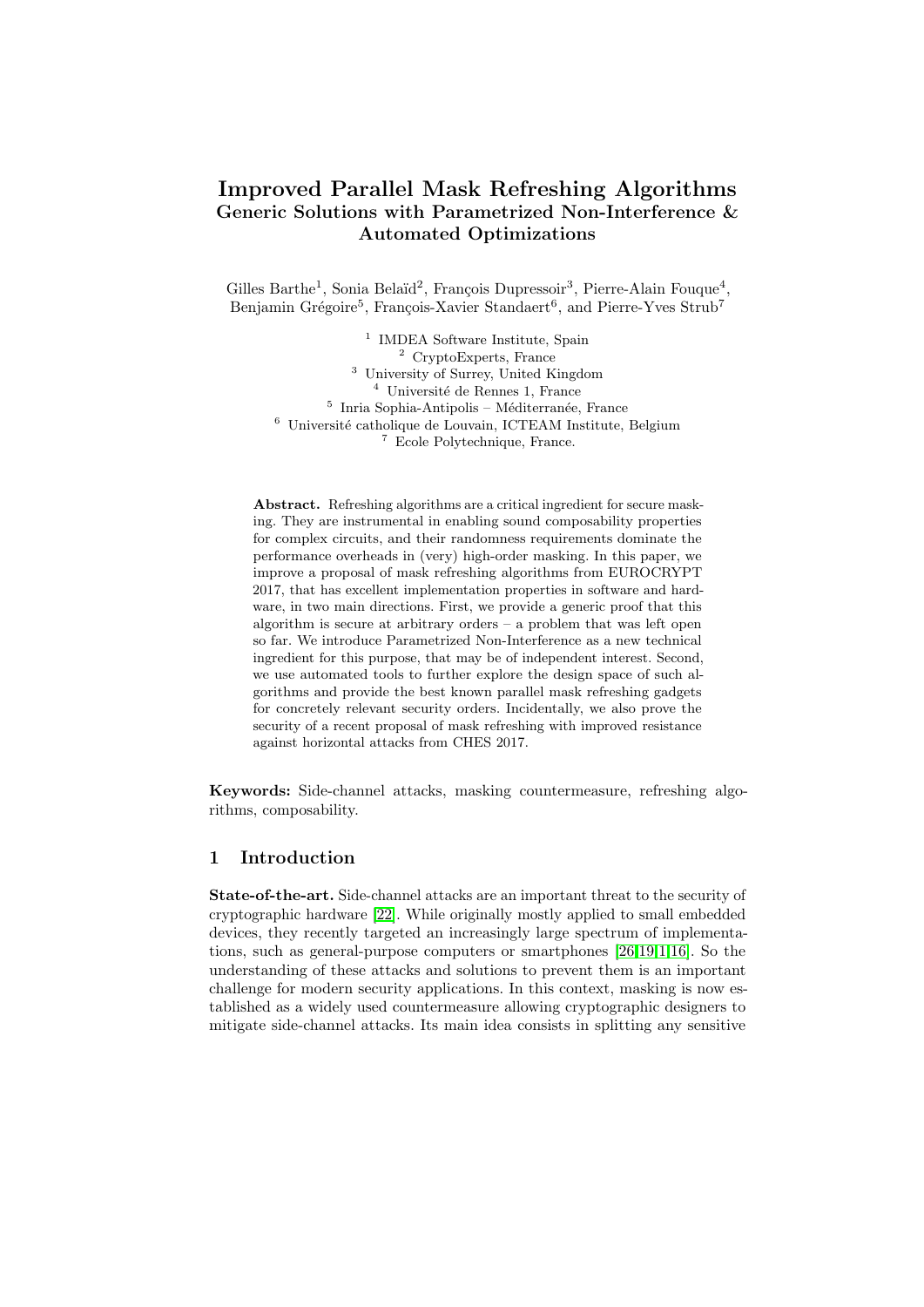value into several shares so that the adversary needs to collect and combine information about all the shares to extract secrets from the leakages. One key reason for the success of masking is the good theoretical understanding it allows. In particular, the security of masking is now shown in various security models, ranging from the abstract probing model of Ishai et al. [\[20\]](#page-18-4), the noisy leakage model of Prouff and Rivain [\[23\]](#page-18-5), and the bounded moment model of Barthe et al. [\[5\]](#page-17-1). Additionally, fundamental steps have been made in the connection of these models. In particular, the work of Duc et al. showed that security in the most abstract (but easiest to manipulate) probing model implies security in the most practically relevant (but more involved) noisy leakage model [\[12\]](#page-17-2). One important consequence of this work is that it is now possible to verify the security of masked implementations based on their abstract description, and to translate these abstract guarantees into concrete security [\[13\]](#page-18-6), by checking two additional conditions: the independence of the shares' leakages (which is typically assessed in the bounded moment model) and a sufficient noise level (which is naturally assessed in the noisy leakage model). The latter results suggest that obtaining masking schemes that are secure in the (abstract) probing model is anyway a good preliminary (if not a strict requirement) for the design of secure masked implementations.

Yet, and despite its appealing conceptual simplicity, reasoning about security in the probing model is challenging, because the number of possible observation sets in a masked implementation incurs an exponential growth when the number of shares increases. This difficulty is typically illustrated by subtle bugs in early works and hand-made proofs on masking [\[25,](#page-18-7)[24\]](#page-18-8), corrected in [\[10,](#page-17-3)[11\]](#page-17-4). As a result, the state-of-the-art proofs of masked implementations now generally combine two types of approaches.

The first one is to rely exclusively on composable gadgets, as formalized by Barthe et al. [\[4\]](#page-17-5). The latter made a significant step towards sound compositional reasoning, by introducing Strong Non-Interference (SNI). Informally, SNI refines previous notions of probing security, by separating between external and internal observations and by requiring that the number of shares needed to simulate an observation set is upper bounded by the number of internal observations. It provably allows connecting masked gadgets without risks of compositional flaws (at the cost of performance overheads and randomness requirements), and therefore simplifies the analysis of full implementations.

The second one is to carry out more *global compositional proofs*. It generally allows improving the performances and reducing the randomness of masked implementations, this time at the cost of a more challenging analysis. In this case, the implementations typically mix SNI gadgets with (less demanding) NI gadgets (i.e., a relaxation of SNI where the the number of shares needed to simulate an observation set is upper bounded by the total number of observations). Evaluations can then take advantage of formal methods to better deal with the large number of cases to be covered by the proofs [\[3\]](#page-17-6).

One essential ingredient for both approaches are so-called refreshing algorithms which are instrumental in compositional reasoning [\[7\]](#page-17-7), and generally allow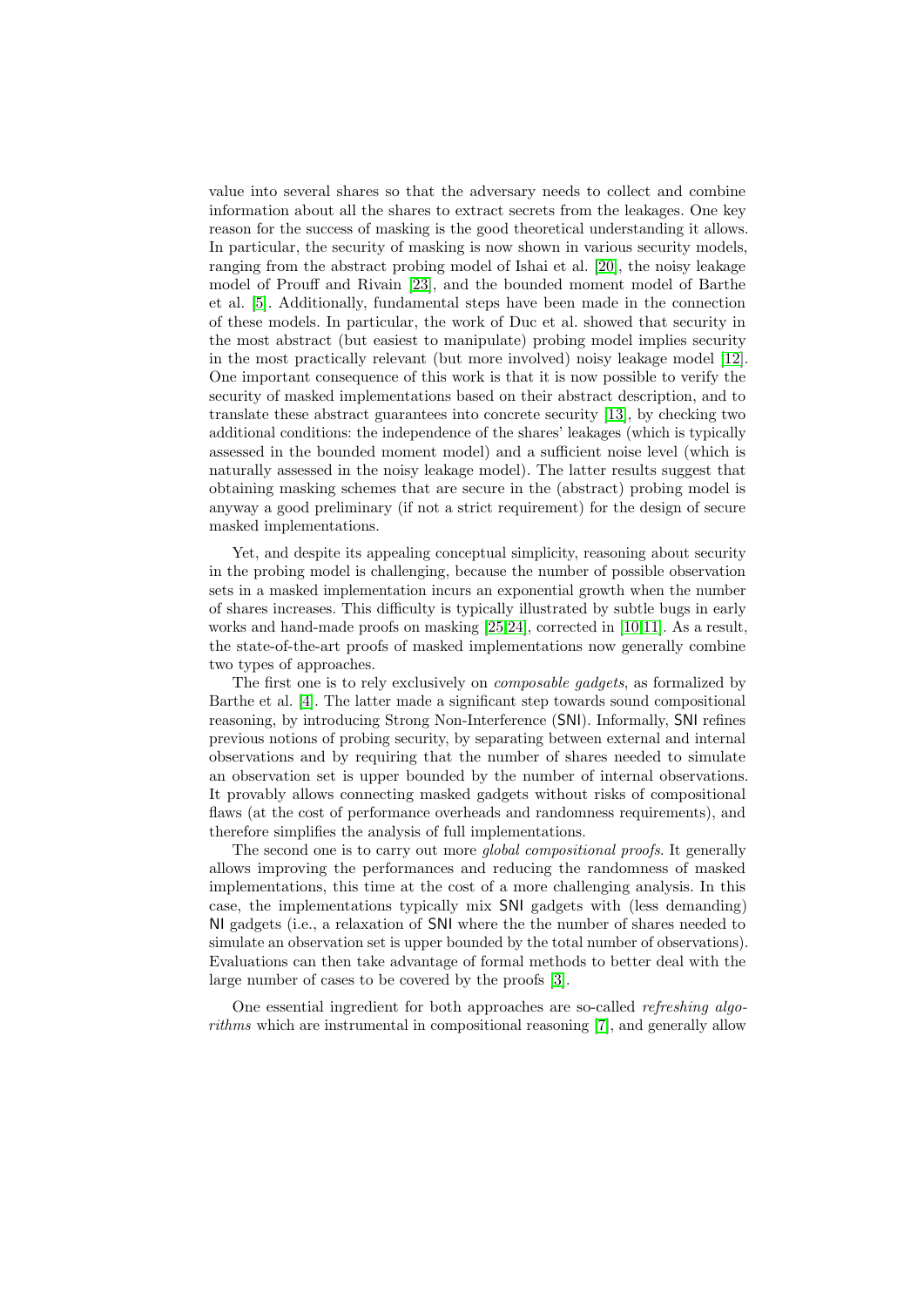"splitting" a masked implementation in small (enough) parts that can then be analyzed globally. Recent implementations of (very) high-order masking schemes have shown that the (randomness) cost of these refreshing algorithms now accounts for a significant part of the global performance overheads [\[17](#page-18-9)[,21\]](#page-18-10). In this paper, we therefore tackle the generic improvement and automated optimization of such refreshing algorithms.

Contribution. Our starting point is a parallel mask refreshing algorithm which was conjectured to be SNI in [\[5\]](#page-17-1) and has good implementation features for software (and hardware [\[18\]](#page-18-11)) implementations. In particular, it can easily be implemented with simple operations such as rotations and XORs that are available on most devices. Our contributions in this respect are threefold.

First, we observe that existing notions of NI and SNI may lack in granularity to analyze the security of this refreshing. We therefore introduce a novel notion of Parametrized Non-Interference  $(f-NI)$ . Informally,  $f-NI$  maintains the distinction from SNI between external and internal observations, but requires that the number of shares needed to simulate an observation set is bounded by a function f of the number of internal observations. The definition of f-NI subsumes SNI (by setting  $f$  to be the identity function on naturals smaller than the masking order) and NI (by setting  $f$  to be the function that maps all naturals smaller than the masking order to the masking order).

Second, we leverage this new notion of  $f$ -NI in order to answer in the positive the conjecture from [\[5\]](#page-17-1), and show that their (iteration of) parallel mask refreshing gadget(s) is indeed SNI.

Third, we amplify our results on efficient mask refreshing gadgets using synthesis-based techniques to explore the design space of parallel mask refreshing gadgets. The synthesis approach exploits recent works on automatically proving security of masked implementations in the probing model [\[3,](#page-17-6)[4\]](#page-17-5). It uses a combination of ideas from program synthesis: intuition-guided templates to selectively reduce the space of gadgets to explore, a scoring system to prioritize the search, a partial order reduction to analyze only once gadgets that differ in inessential details, and efficient data structures to improve the verification of individual gadgets. The overall approach delivers gadgets that outperform the state-of-the-art for (concretely useful) security orders between 5 and 10 (and for larger orders if plugged in the recursive construction of Battistello et al. [\[6\]](#page-17-8)).

## 2 Parametrized Non-Interference

Previous work introduced the notion of t-SNI, which supports reasoning compositionally about probing security. It refines t-NI security with a measured independence between observations on inputs and outputs which appears to be just enough to safely compose. Nevertheless, intermediate security notions could be used to provide more flexible and precise compositional reasoning with better performance. For this purpose, we introduce the notion of parameterised *non-interference* (or  $(t, f<sup>t</sup>)$ -NI), a generalization of both *t*-SNI and *t*-NI.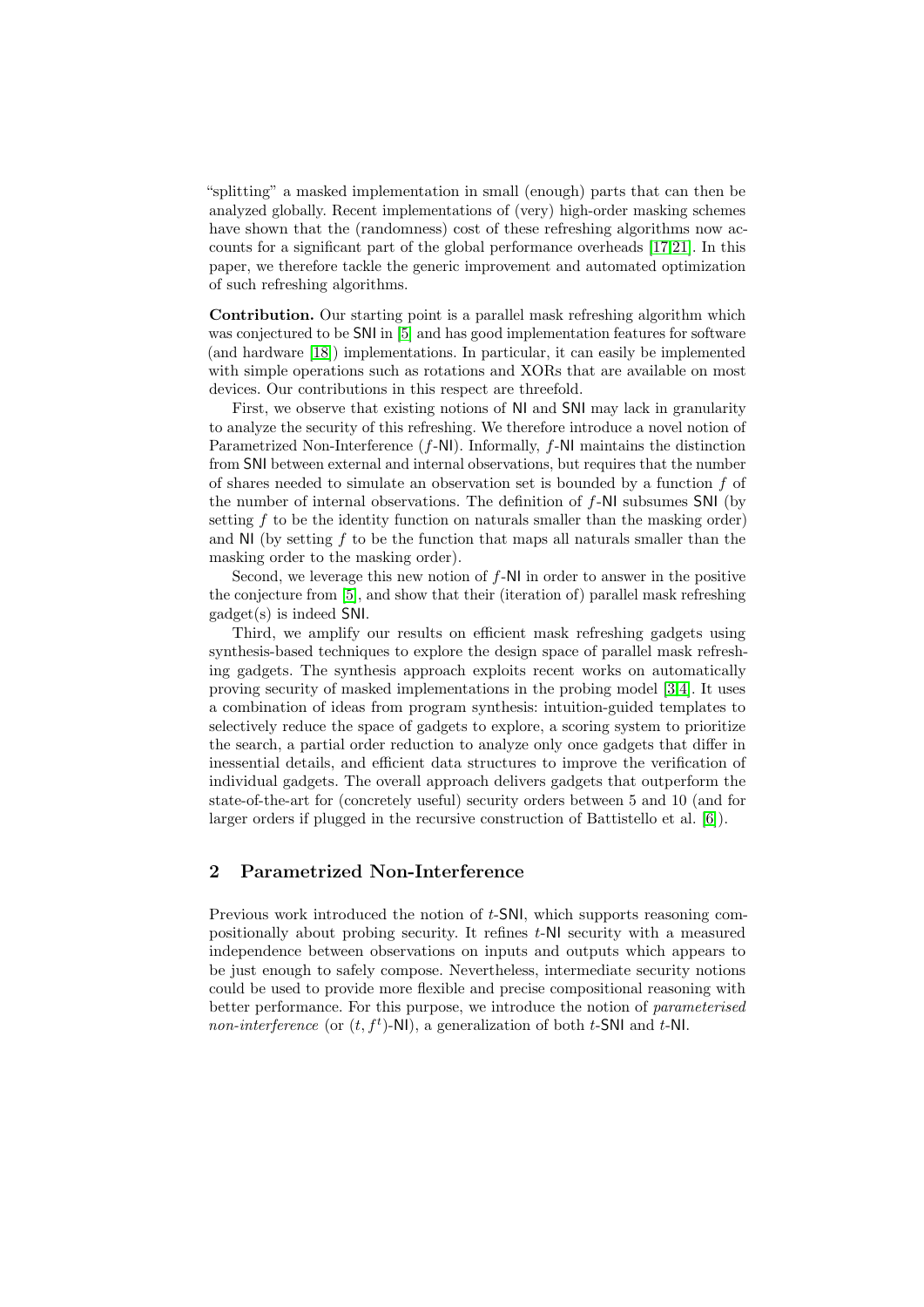#### 2.1 Definition and Discussion

In the following, we adopt the "non-interference" style of definitions for probing security introduced by Barthe et al. [\[4\]](#page-17-5), but also further clarify their relationship with more standard definitions of probing security, such as those of Faust et al. [\[14\]](#page-18-12), which are also composable, or those of Prouff and Rivain [\[23\]](#page-18-5) and Ishai, Sahai and Wagner [\[20\]](#page-18-4), which are not.

We first recall some basic definitions on gadgets.

Given a set  $K$  equipped with at least a group structure, we call m-encodings in  $K$  vectors of m elements in  $K$ . In practice, such encodings are related to a particular encoding scheme, which we often assume to be additive (that is, an encoding **a** is an encoding of some value  $a \in \mathbb{K}$  iff  $a = \sum_{i=0}^{m-1} \mathbf{a}^i$ , where  $\sum$  is the iterated addition in K and  $\mathbf{a}^i$  is the *i*th element in vector  $\mathbf{a}$ ). However, many of the techniques and arguments can be generalised to other encoding schemes. We often work in the scenario where  $m = t + 1$  and prefer t-based notation throughout, except where we deviate from this scenario.

A gadget G is a probabilistic algorithm that takes as input  $n$  m-encodings (where  $n$  is the *arity* of the gadget) and returns a single  $m$ -encoding, its output. (All our definitions and results can be generalised, at some formal cost, to multioutput gadgets.) We define the semantics of an n-ary gadget  $G$  as the function  $\llbracket G \rrbracket$  that, on input n m-encodings  $\mathbf{a}_1, \ldots, \mathbf{a}_n$ , returns the joint distribution of all intermediate variables (including those used to form the output encoding). In the following, we assume that all intermediate variables are given a distinct index in the gadget (for example, the line at which they are defined), and use that index to refer to wires. We call output positions those indices that correspond to variables that are used as outputs, and internal positions those indices that correspond to wires that do not serve as outputs.

Given an indexed set of values or joint distribution  $\Omega$  and a set of indices I, we finally denote with  $Ω_{\text{IZ}}$  the projection or marginal distribution of those elements of  $\Omega$  selected by  $\mathcal{I}$ . For example, the set  $\{a, b, c\}$  indexed by (0-indexed) position, could be restricted as follows  $\{a, b, c\}_{\{1,2,3\}} = \{b, c\}.$ 

Based on these definitions, we formalize  $f$ -NI as follows:

Definition 1 (Parameterised Non-Interference) A gadget G is  $(t, f<sup>t</sup>)$ -NI, with  $f^t : \mathbb{N}^2 \to \mathbb{N}$ , whenever, for any set of probes  $\Omega = \widehat{\mathcal{O}} \cup \mathcal{O}$  with  $\widehat{\mathcal{O}}$  a set of variables internal to G, and Q a set of output variables of G such that  $|Q| \le t$ , there exists a set of input indices  $\mathcal I$  such that:

1.  $\|\mathcal{I}\| \leq f^t(|\widehat{\mathcal{O}}|, |\mathcal{O}|)$ , and

2. for any two sets of inputs  $(a_i)_{0 \leq i \leq n}$ ,  $(b_i)_{0 \leq i \leq n}$  to G, we have

$$
(\mathbf{a_i})_{|\mathcal{I}} = (\mathbf{b_i})_{|\mathcal{I}} \Longrightarrow (\llbracket G \rrbracket(\mathbf{a_i})_{|\mathcal{Q}} = (\llbracket G \rrbracket(\mathbf{b_i})_{|\mathcal{Q}}).
$$

Informally, a gadget G is  $(t, f<sup>t</sup>)$ -NI if, for any observation set d, there exists a subset of input shares  $S$  (whose size is appropriately bounded) that is such that any two inputs that agree on shares in  $S$  will produce the same joint distribution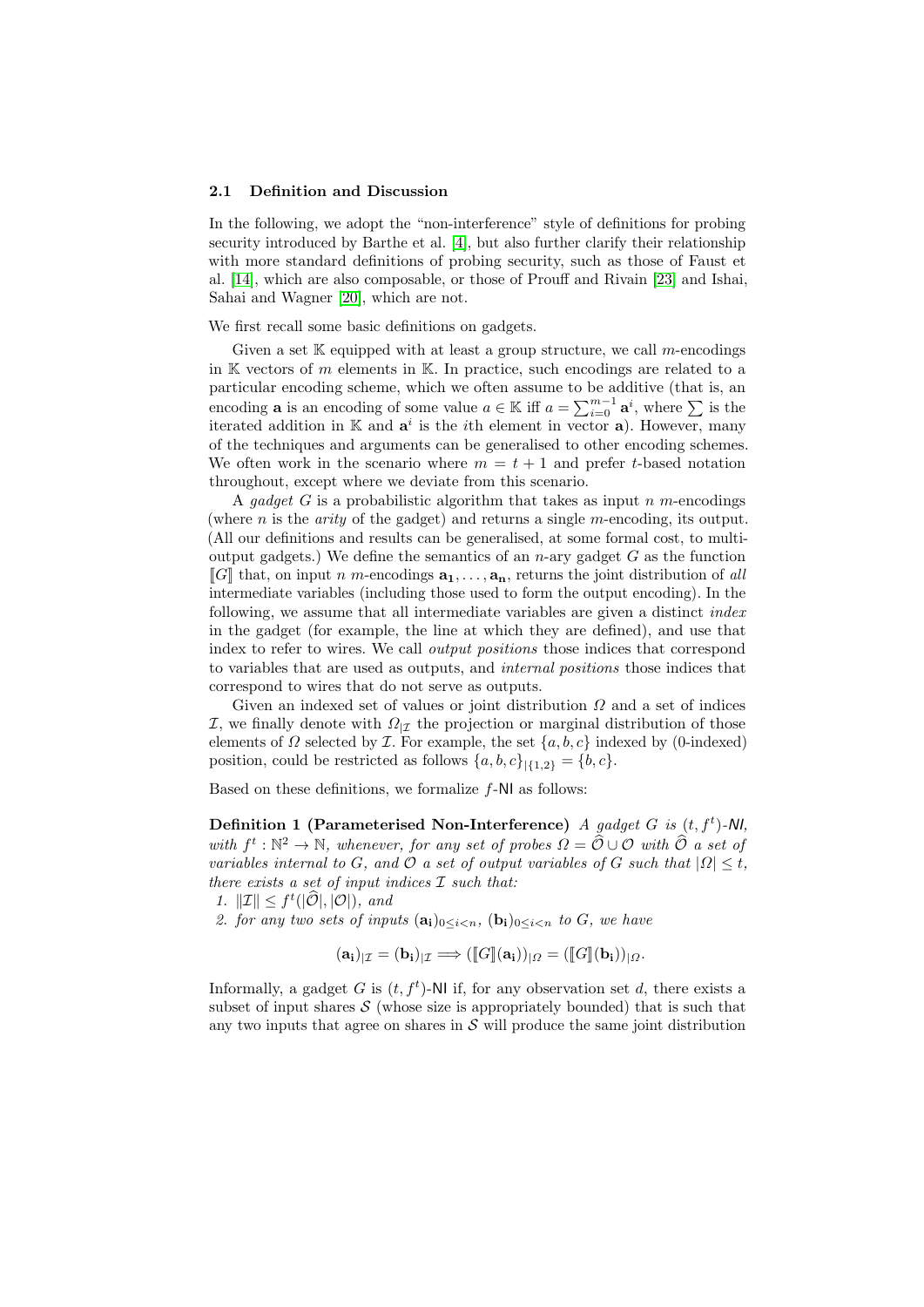on variables in  $d$  through  $G$ . When clear from context, we will often omit the  $t$ parameter, simply writing  $(t, f)$ -NI, or even f-NI.

We note in particular that this property must be established *without* prior knowledge or assumptions on the distribution of input shares. This makes it distinct (and indeed strictly stronger, as demonstrated in the long version of Barthe et al. [\[2\]](#page-17-9)) from more local notions such as the tth-order security by Rivain and Prouff  $[24]$ . The latter simply requires that any t-tuple of intermediate variables in an implementation is independent of any sensitive variable. For simplicity, we next denote this basic security requirement t-probing security.

We note also that Ishai, Sahai and Wagner, in their proofs, make use of an intermediate notion, that Carlet et al. [\[8\]](#page-17-10) also call perfect t-probing security, and which they define based on one's ability to *simulate* observations based on a subset of an algorithm's input shares. More precisely, they prove on gadgets and algorithms that "any set of  $d < t$  probes can be simulated with at most t shares of each input". The meaning of simulation, if taken in the traditional cryptographic sense of an interactive algorithm that should be indistinguishable from the real one, requires specifying which information is made available to the distinguisher. Compositional reasoning requires that the distinguisher can access both the (simulated) probes and input shares. We use a simpler interpretation of the word to denote a (mathematical) function that takes at most  $t$  inputs and calculates a joint distribution that is perfectly equal to that produced on its probes by the gadget or algorithm under study, for any set of input encodings that coincide on those shares given to the simulator.

Simulation and Non-Interference. When interpreted in this sense, perfect tprobing security is in fact equivalent to  $(t, f_0^t)$ -NI, with  $f_0^t(t_1, t_2) = \max(t_1 + t_2, t)$ . Going further, and using the non-interference-based notions, Belaïd et al. [\[7\]](#page-17-7) prove that  $(t, f_0^t)$ -NI (and thus perfect t-probing security) is in fact equivalent to Barthe et al.'s baseline non-interference notion,  $t$ -NI [\[4\]](#page-17-5). We note here that  $f$ -NI is a strict generalisation of t-NI and t-SNI.

**Remark 1** A gadget is t-NI iff it is  $(t, f_{N}^{t})$ -NI with

$$
f_{\mathsf{NI}}^t : (t_1, t_2) \mapsto \begin{cases} t_1 + t_2 & \text{if } t_1 + t_2 \le t \\ \infty & \text{otherwise.} \end{cases}
$$

<span id="page-4-1"></span>**Remark 2** A gadget is t-SNI iff it is  $(t, f_{SW}^t)$ -NI with

$$
f_{\mathsf{SNI}}^t : (t_1, t_2) \mapsto \begin{cases} t_1 & \text{if } t_1 + t_2 \le t \\ \infty & \text{otherwise.} \end{cases}
$$

#### 2.2 First Compositional Results

<span id="page-4-0"></span>We now illustrate how one can reason about the security of compositions of  $f$ -NI gadgets by stating a simple composition result.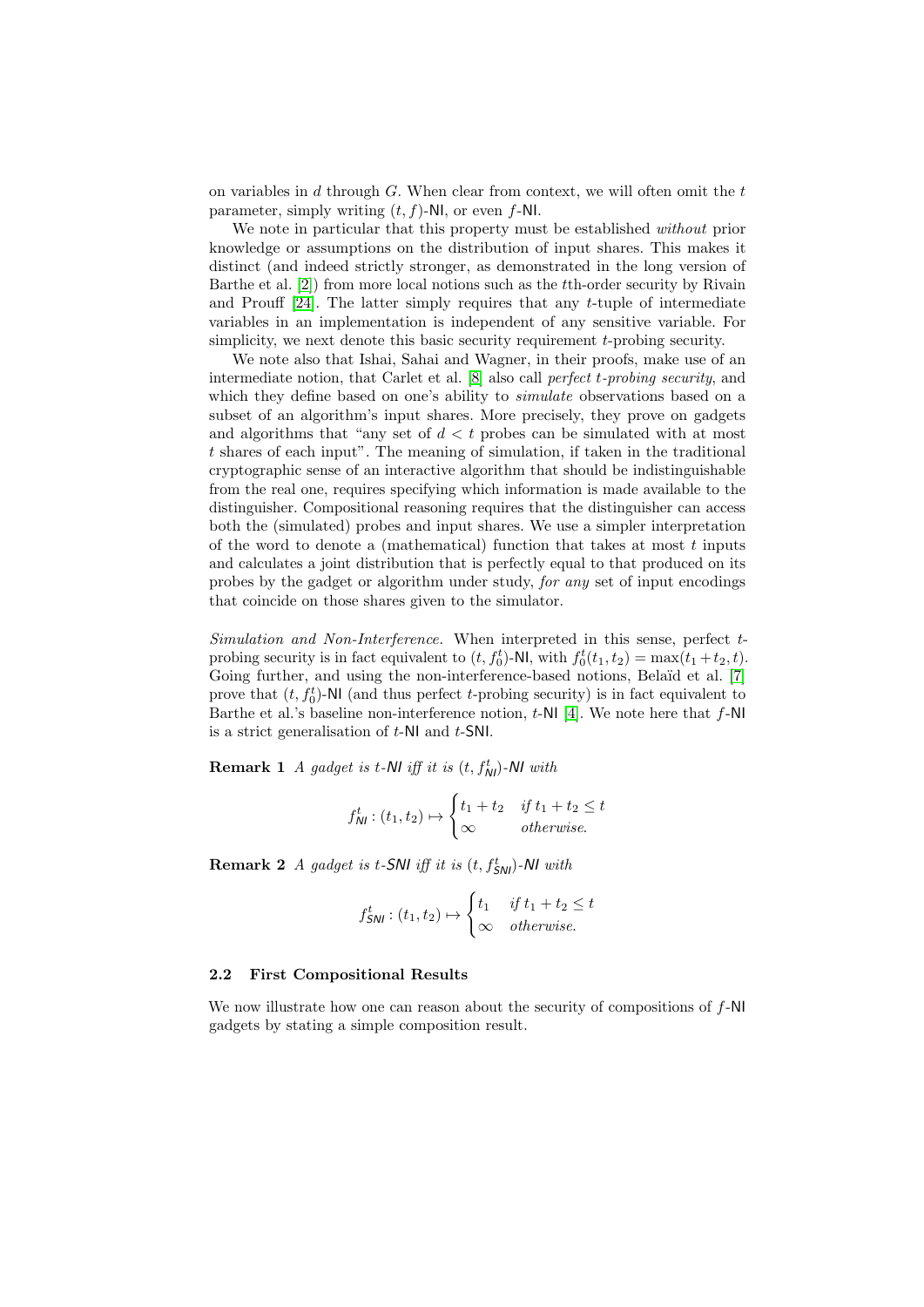**Proposition 1** Let  $F_1$ ,  $F_2$  be two single input/single output gadgets. If  $F_i$  is  $(t, f_i)$ -NI, then the sequential composition  $F_1; F_2$  is such that, for any observation set  $\Omega = I_1 \oplus I_2 \oplus O$ , where  $I_i$  contains observations internal to  $F_i$  and O contains output observations and such that  $|\Omega| \leq t$ , the joint distribution of  $\Omega$  can be predicted using at most  $f_1(|I_1|, f_2(|I_2|, |O|))$  shares of the circuit's input.

*Proof.* Observations in  $I_2 \cup O$  can be simulated using at most  $f_2(|I_2|, |O|)$  shares of  $F_2$ 's input. We now need to simulate observations in  $I_1$ , jointly with the  $f_2(|I_2|,|O|)$  shares of  $F_1$ 's output we need in order to simulate  $F_2$ . Since  $F_1$  is  $f_1$ -NI, this can be done using at most  $f_1(|I_1|, f_2(|I_2|, |O|))$  shares of the circuit's inputs. We conclude that observations in  $F_1$ ;  $F_2$  can be simulated using at most  $f_1(|I_1|, f_2(|I_2|, |O|))$  shares of its input.

Proposition [1](#page-4-0) is central to some of the compositional proofs given in the rest of this paper. However, it does not clearly show that the composition of two  $f$ -NI gadgets is also  $f$ -NI for some well chosen  $f$ . The following Corollary clarifies this, and justifies our claim that  $(t, f)$ -NI is composable. It is a direct consequence of Proposition [1.](#page-4-0)

**Corollary 1** Let  $F_1$ ,  $F_2$  be two single input/single output gadgets. If  $F_i$  is  $f_i$ -NI, then the sequential composition  $F_1; F_2$  is  $(t, f_{1,2})$ -NI, where

$$
f_{1,2}(t_1, t_2) = \max \{ f_1(u_1, f_2(u_2, t_2)) | u_1 + u_2 = t_1 \}.
$$

We note that the mere existence of this compositional result does not make f-NI an immediate replacement for NI or SNI: indeed, the composition result shown here exhibits a combinatoric growth in the number of cases to consider when performing a compositional analysis on a circuit (growing with the number of composed gadgets). When composing gadgets that are only NI or SNI, analysis is more efficient but slightly coarser.

#### 2.3 A Closure Property

In addition to composition,  $(t, f)$ -NI also enjoys an interesting closure property, similar to that enjoyed by Barthe et al.'s more general notion of  $(\mathcal{I}, \mathcal{O})$ -NI [\[4\]](#page-17-5).

**Proposition 2** If a gadget G is both  $f_1$ -NI and  $f_2$ -NI, then it is also  $(f_1 \cap f_2)$ -NI with

$$
(f_1 \cap f_2)(t_1, t_2) = \min(f_1(t_1, t_2), f_2(t_1, t_2)).
$$

*Proof.* The result is a direct consequence of the definition for  $(t, f)$ -NI.  $\Box$ 

Although this property is not used in this paper, we present it here as a general property of  $(t, f)$ -NI that may be useful in other applications of the notion.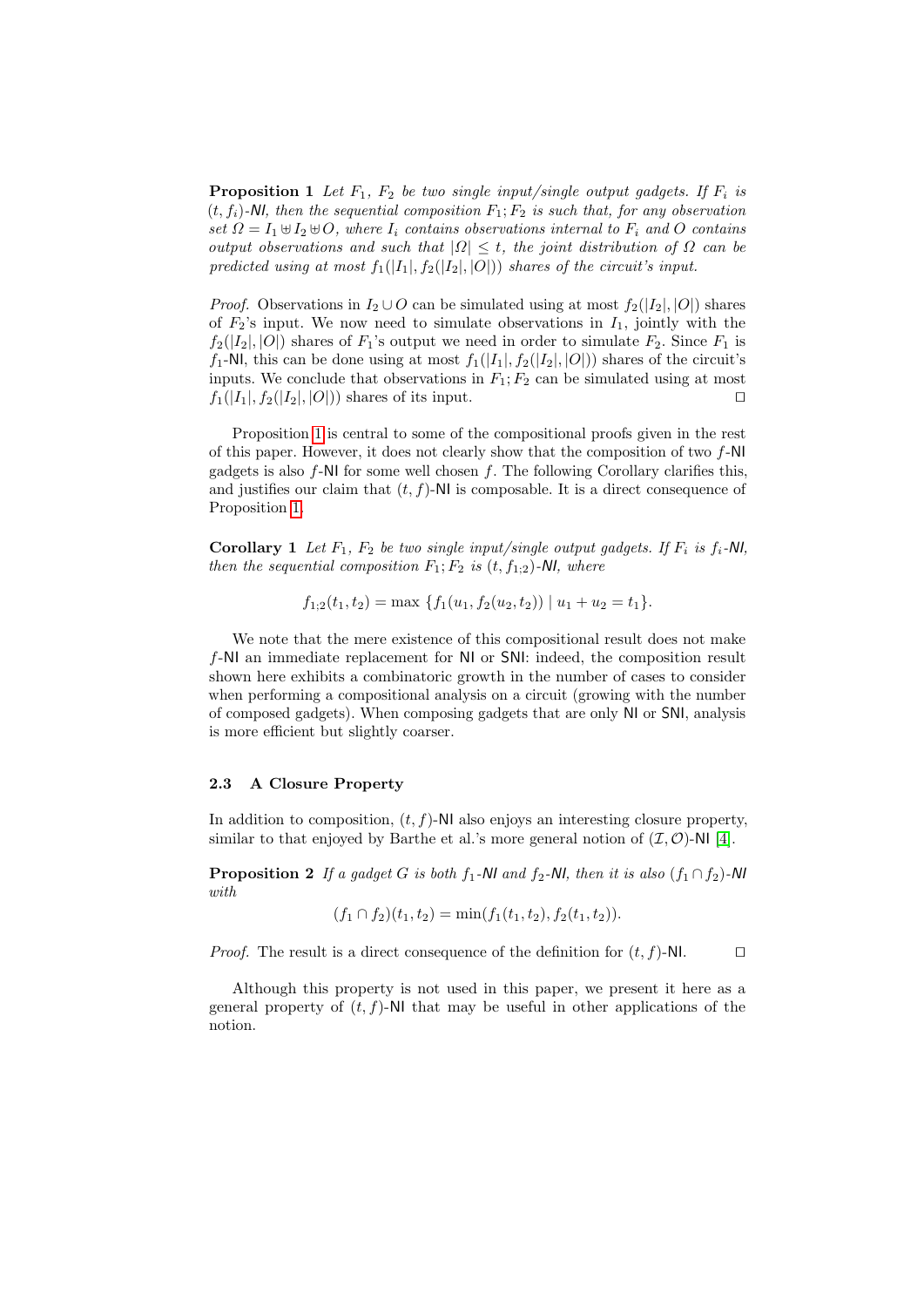## 3 Generic Parallel Mask Refreshing

In this section, we formally analyze, for all  $t$  the iteration of regular (parallel) refreshing gadgets proposed and verified at low orders by Barthe et al. [\[5\]](#page-17-1). In particular, we prove that the refreshing gadget that successively adds  $\lceil t/3 \rceil$ independent encodings of 0 to its encoded input is in fact  $t$ -SNI for all  $t$ .

Our security proof leverages the notion of f-NI and its compositional properties. Specifically, we first prove that the core additive mask refreshing is  $f$ -NI for some appropriate  $f$ , and then apply the composition result to conclude that the gadget itself is t-SNI. Beyond its intrinsic interest, this example illustrates the value of the f-NI notion as a generalization of both NI and SNI, but also as a fine-grained property that can be used to compositionally analyse the probing security of gadgets.

#### 3.1 The RefreshBlock Gadget.

Our starting point is the RefreshBlock algorithm shown in Algorithm [1,](#page-6-0) where indexing is modulo  $t + 1$ , and which corresponds to the building block proposed by Barthe et al. [\[5\]](#page-17-1) (i.e., Algorithm 1 in this reference). Our description of this algorithm uses slightly different notations, and reorders some of the computation, but we note that our algorithm and Barthe et al.'s [\[5\]](#page-17-1) compute exactly the same intermediate values and output expressions, and therefore have equivalent probing security (including f-NI and SNI) and functionality. For clarity, we also describe this functionality by giving the expressions for each of the output shares  $\mathbf{c}^i$  in terms of the input shares  $\mathbf{a}^i$  and fresh random masks  $\mathbf{r}^i$ :

$$
\mathbf{c}^0 = \mathbf{a}^0 \oplus \mathbf{r}^0 \oplus \mathbf{r}^t, \n\mathbf{c}^1 = \mathbf{a}^1 \oplus \mathbf{r}^1 \oplus \mathbf{r}^0, \n\mathbf{c}^2 = \mathbf{a}^2 \oplus \mathbf{r}^2 \oplus \mathbf{r}^1, \n\vdots \n\mathbf{c}^t = \mathbf{a}^t \oplus \mathbf{r}^t \oplus \mathbf{r}^{t-1}.
$$

<span id="page-6-0"></span>

| Alg. 1 Refresh block algorithm $[5]$ .                         |
|----------------------------------------------------------------|
| function REFRESHBLOCK(a)                                       |
| for $i=0$ to t do                                              |
| $\mathbf{r}^i \overset{\$}{\leftarrow} \mathbb{K}$             |
| for $i=0$ to t do                                              |
| $\mathbf{a}^i \leftarrow \mathbf{a}^i \oplus \mathbf{r}^i$     |
| $\mathbf{a}^i \leftarrow \mathbf{a}^i \oplus \mathbf{r}^{i-1}$ |
| return a                                                       |
|                                                                |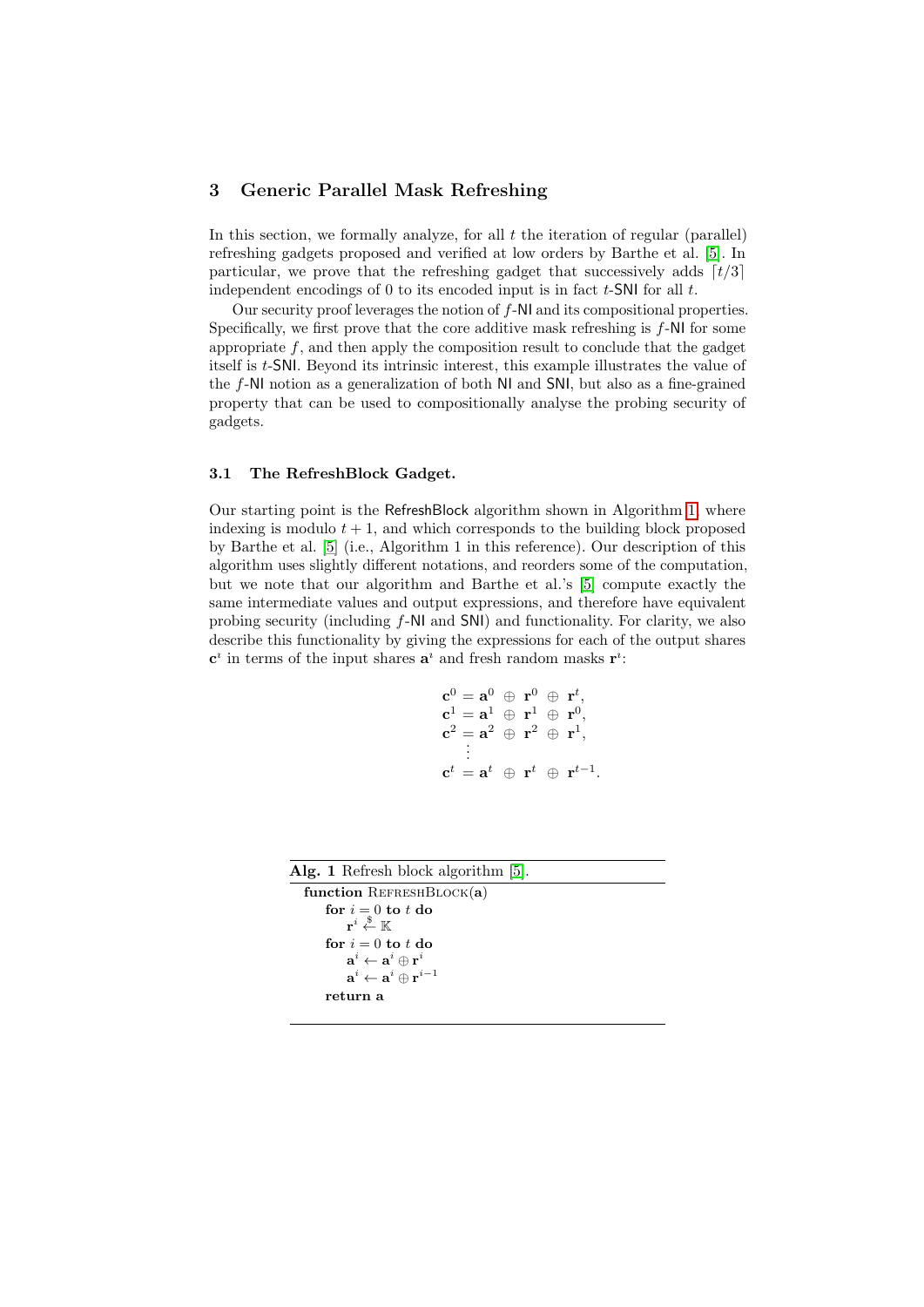In addition to its obvious  $t$ -NI qualities, we prove that this gadget enjoys a slightly stronger security property, which intuitively constrains an adversary to always place at least two internal probes in order to preserve any information it may have obtained about the gadget's output shares. However, and importantly, even when this condition on the adversary's choice of probes is fulfilled, the adversary will always lose information corresponding to one probe through this gadget.

<span id="page-7-1"></span>**Proposition 3** Gadget RefreshBlock is  $f_{RB}$ -NI where:

$$
f_{\mathsf{RB}} : (t_1, t_2) \longmapsto \begin{cases} t_1 & \text{if } t_1 \in \{0, 1\} \text{ or } t_2 = 0, \\ t_1 + t_2 - 1 & \text{otherwise.} \end{cases}
$$

*Proof.* Gadget RefreshBlock has four kinds of intermediate variables:  $\{r^i\}_{i\leq t}$ ,  $\{a^i\}_{i\leq t}, \{a^i \oplus r^i\}_{i\leq t}$  (denoted by  $b^i$ ), and  $\{a^i \oplus r^i \oplus r^{i-1}\}_{i\leq t}$  (denoted by  $c^i$ ). The first three categories gather internal intermediates variables while the last one refer to output variables.[8](#page-7-0)

If  $t_2 = 0$  then the observations are only internal variables that contain each at most one input share. Therefore, we can perfectly simulate them using the corresponding input share. We thus need at most  $t_1$  input shares to simulate  $t_1$ internal observations.

Assume now that  $t_1 \leq 1$ . We denote by *non-input observation* any observation that is not an input share. We start by assigning, to any possible non-input observation  $m$ , a set of indices  $\overline{m}$ :

$$
\overline{\mathbf{r}^k} \triangleq \{k\}, \qquad \qquad \overline{\mathbf{b}^k} \triangleq \{k\}, \qquad \qquad \overline{\mathbf{c}^k} \triangleq \{k, k-1\}.
$$

We extend this notion canonically to sets of observations as follows:  $\overline{O} \triangleq \bigcup_{\mathfrak{m} \in O} \overline{\mathfrak{m}}$ for any set of non-input observations  $O$ . We now prove that if  $O$  is a set of non-input observations that contains at most an internal observation, then O can be simulated using no input shares and using randoms in  $\{r^i \mid i \in \overline{O}\}\.$  If  $O = \emptyset$ , we are done. Otherwise, assume first that there exists  $\mathfrak{m} \in O$  and an index  $k \in \overline{\mathfrak{m}}$  s.t.  $k \notin \overline{O_{\mathfrak{m}}}$ , where  $O_{\mathfrak{m}} = O \setminus \{\mathfrak{m}\}\$ . By induction hypothesis,  $O_{\mathfrak{m}}$  can be simulated using no input shares and using randoms in  $\mathcal{R} \triangleq \{ \mathbf{r}^i \mid i \in \overline{O_m} \}.$  By a direct case analysis on m, it is clear that m can be simulated using the random  $\mathbf{r}^{k} \notin \mathcal{R}$ . Hence, we obtain that O can be simulated using no input shares and using randoms in  $\{\mathbf{r}^i \mid i \in \overline{O}\}\.$  We now prove that there always exists such an observation  $\mathfrak{m}$ . If O is a singleton set, then we take the unique element of O for m. Otherwise, O contains at least two observations and at least one of them must be an external observation. This, coupled with  $|O| \leq t$ , implies the existence of an external observation  $c^k \in O$  s.t.  $c^{k+1} \notin O$ . If  $k \notin \overline{O_{c^k}}$ , we take  $c^k$  for m. Otherwise, for k to occur in  $\overline{O_{\mathbf{c}^k}}$ , since  $\mathbf{c}^{k+1} \notin O$ , it must be that O contains one (and exactly one by assumption on  $O$ ) internal observation of the form  $\mathbf{b}^k$ or  $\mathbf{r}^k$ . Consider the maximal chain  $\mathbf{c}^{k-i}, \ldots, \mathbf{c}^k$  of external observations of O.

<span id="page-7-0"></span><sup>&</sup>lt;sup>8</sup> In our notations,  $\mathbf{x}^i$  always has to be interpreted modulo  $t + 1$ , i.e.  $\mathbf{x}^i \triangleq \mathbf{x}^{i \mod t+1}$ .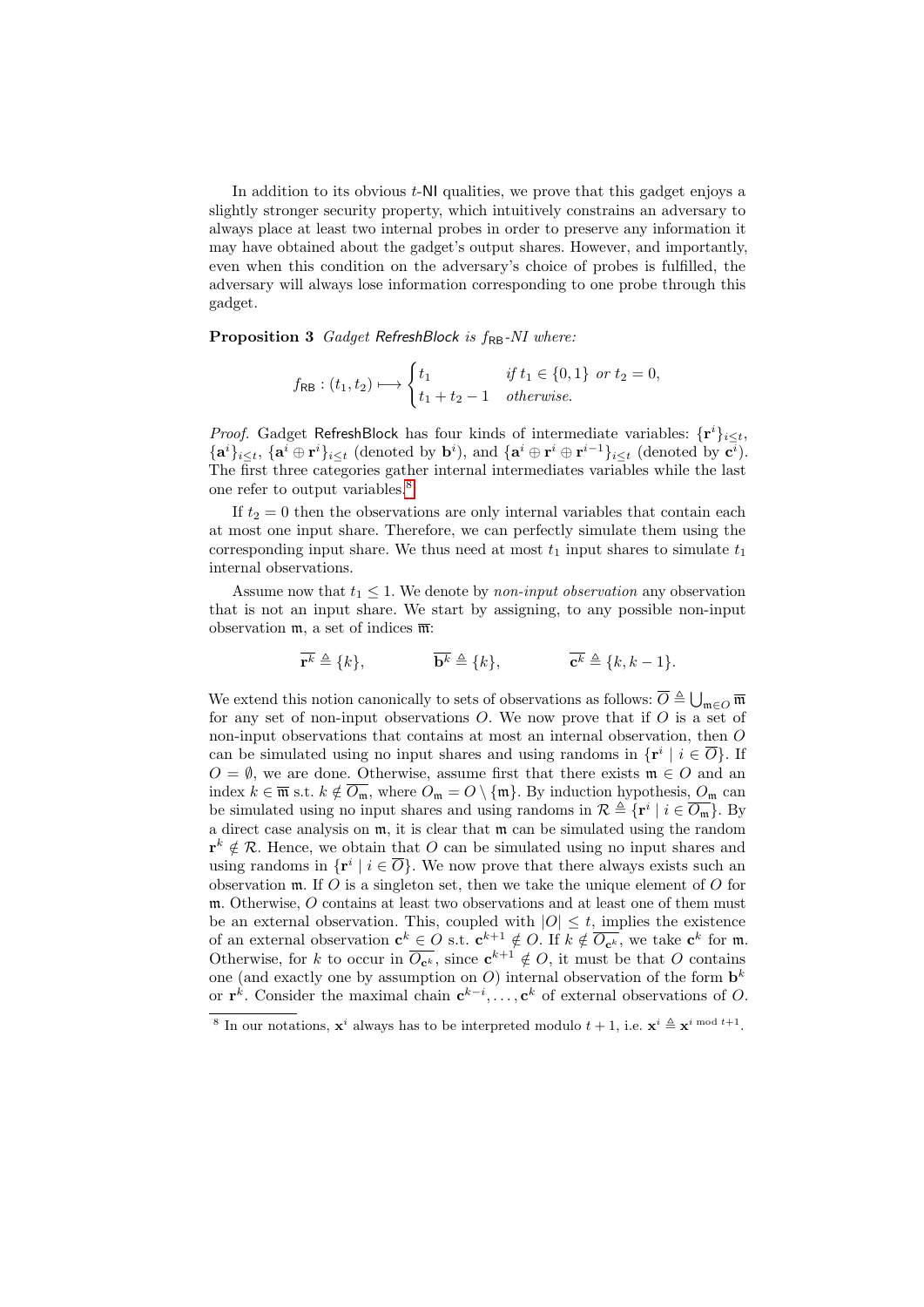Since O is of maximum size t, the length  $i + 1$  of this chain is at most t. Hence,  $k-i-1 \neq k$  and  $k-i-1$  cannot be in  $\mathbf{b}^k$  or  $\mathbf{r}^k$ . Hence, for  $k-i-1$  to be in  $\overline{O_{\mathbf{c}^{k-i}}}, \mathbf{c}^{k-i-1}$  must be in O, which is impossible by maximality of the chain. If follows that  $k - i - 1 \notin \overline{O_{\mathbf{c}^{k-i}}},$  and we can use  $\mathbf{c}^{k-i}$  for  $\mathfrak{m}$ . We now conclude the case  $t_1 \leq 1$ . If  $t_1 = 0$  or  $t_1 = 1$  with the internal observation not being an observation of an input share, we conclude by directly applying the fact we just proved. If  $t_1$  and we observe an input share  $\mathbf{a}^k$ , we first simulate the input share using  $a^k$  and no randoms, and then, applying again the previously proven fact, simulate the outputs using only randoms.

Now, assume that  $2 \leq t_1$  and  $1 \leq t_2$ . To any observation m, we attach an optional input share dependency  $\hat{\mathfrak{m}}$  s.t.  $\mathfrak{m}$  can be perfectly simulated from  $\hat{\mathfrak{m}}$  by simply using the arithmetical expression of m:

$$
\widehat{\mathbf{r}^k} \triangleq \perp, \qquad \qquad \widehat{\mathbf{a}^k} \triangleq \widehat{\mathbf{b}^k} \triangleq \widehat{\mathbf{c}^k} \triangleq \mathbf{a}^k
$$

.

Again, we extend this notion canonically to sets of observations as follows:  $\tilde{O} \triangleq {\hat{\mathfrak{m}}} \mid {\mathfrak{m}} \in O, {\hat{\mathfrak{m}}} \neq \perp$  for any set of observations O. It is clear that if  ${\mathfrak{m}}_1$ and  $m_2$  are two observations that we simulate in isolation using their respective arithmetical expressions and the input-shares  $\widehat{\mathfrak{m}_1}$  and  $\widehat{\mathfrak{m}_2}$ , then  $\{\mathfrak{m}_1, \mathfrak{m}_2\}$ , as a set of observations, can be simulated using their respective arithmetical expressions and the input-shares  $\widehat{\mathfrak{m}_1}$  and  $\widehat{\mathfrak{m}_2}$ . Hence, if our set of observations is s.t.  $|\widehat{O}|$  <  $t_1 + t_2$ , we can simulate O using at most  $t_1 + t_2 - 1$  input shares. Otherwise, since  $|O| \le t_1 + t_2$ , it must be that we have exactly  $t_1 + t_2$  observations, that we do not observe any random, and that for any two distinct observations  $\mathfrak{m}_1^{k_1}$  and  $\mathfrak{m}_2^{\phantom{k}k_2}$  of O, we have  $k_1 \neq k_2$  — we say that O is injective. Assume that we know an observation m that does not depend on any observed input shares and s.t. there exists  $k \in \overline{\mathfrak{m}} \setminus \overline{O_{\mathfrak{m}}}$ . Then, we can simulate O by first simulating  $\mathfrak{m}$  using the random  $\mathbf{r}^k$  and then, like in the previous case, by simulating all the observations  $O_m$  using their respective arithmetical expressions — this last simulation step only depends on randoms different from  $\mathbf{r}^k$  and, as we have just seen, uses at most  $t_1 + t_2 - 1$  input shares. We conclude the proof by showing that there always exists such an observation  $m$ . Let  $m^k$  be any non-input share s.t. no non-input observation of form the  $\mathfrak{n}^{k+1}$  belongs to  $O$  — such an observation always exists by cardinality contraint on O. We have that  $k \in \overline{\mathbf{m}^k}$  and  $\mathbf{m}^k$  may at most depend on the input share  $\mathbf{a}^k$ . For k to occur in  $\overline{O_{\mathbf{m}^k}}$ , it must be that a non-input share of the form  $\mathfrak{n}^k$  occurs in  $O_{\mathfrak{m}^k}$  or that  $\mathbf{c}^{k+1} \in O$ . However, both condition are unsatisfied: the first one by injectivity of O, the second one by definition of  $\mathbf{m}^{k}$ . Last, again by injectivity of O, we have that  $\mathbf{a}^k \notin O$ , hence  $\mathbf{m}^k$  do not depend on any input share of  $O$ .

**Remark 3** The bound  $t_1+t_2-1$  is reached with the following kind of observations, and is therefore tight:  $\{b^t, c^0, \ldots, c^k, r^k\}.$ 

#### <span id="page-8-0"></span>3.2 t-SNI Mask Refreshing by Iterating RefreshBlock.

We now aim to show that strong refresh gadgets can be obtained by iterating RefreshBlock gadgets. We prove that for all t, repeating RefreshBlock  $\lceil t/3 \rceil$  times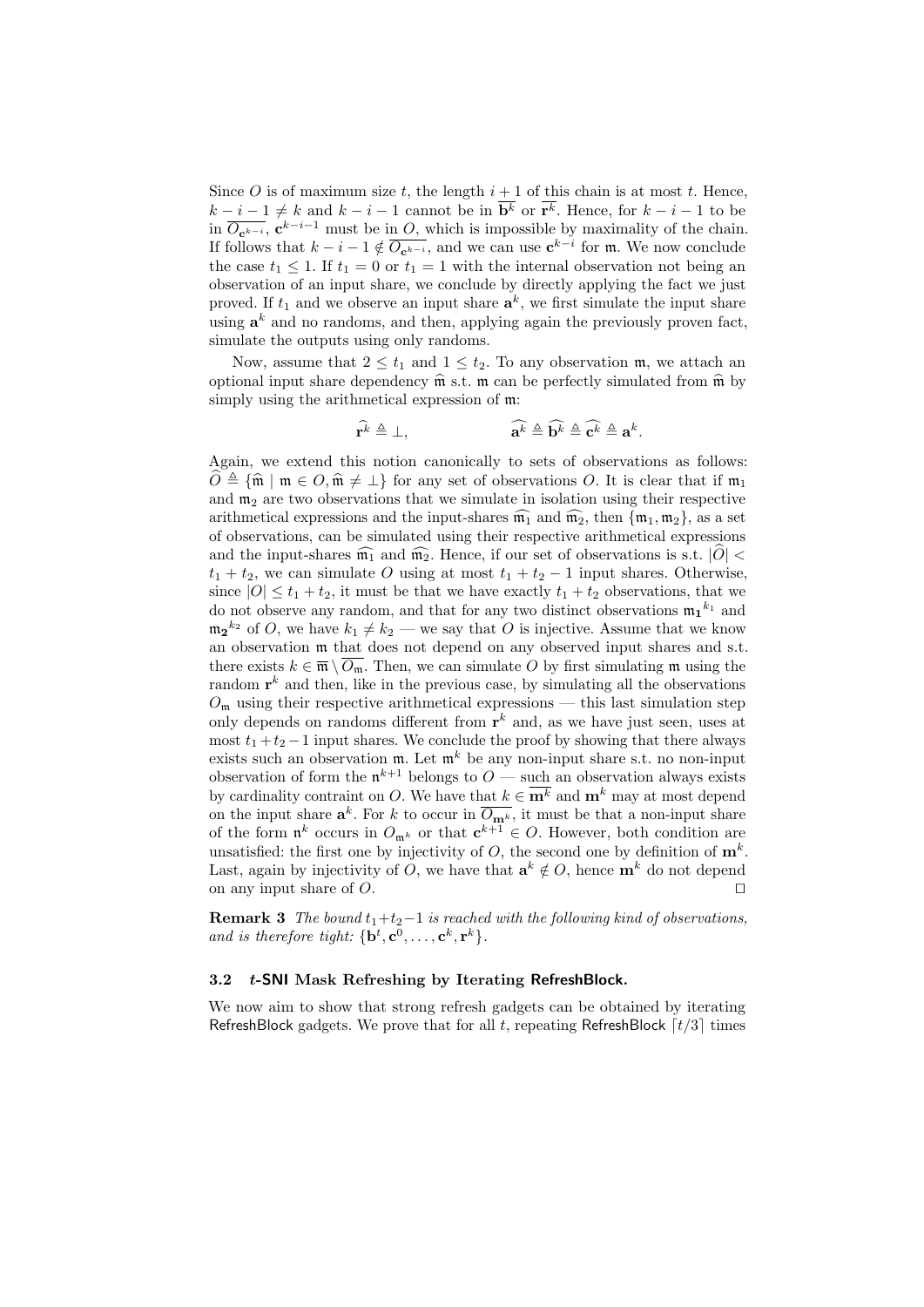constructs a t-SNI mask refreshing gadget. This coincides with the intuition obtained from the low-order observations made in previous work [\[5\]](#page-17-1). We note that Coron [\[9\]](#page-17-11) had also proposed to iterate a similar additive mask refreshing gadget t times in order to support secure composition. This result is a strict refinement of his.

<span id="page-9-0"></span>**Proposition** 4  $For x \ge 1$   $Gagger$  RefreshBlock<sup>x</sup> is  $f_{RB}^x$ -NI where  $f_{RB}^x$ :  $[0, ..., t]$   $\longrightarrow$  $[0,\ldots,t]$ :

$$
(t_1, t_2) \longmapsto \begin{cases} t_1 & \text{if } t_1 \leq 2x - 1 \quad \text{or} \quad t_2 = 0, \\ t_1 + t_2 - x & \text{otherwise.} \end{cases}
$$

*Proof (Proposition [4\)](#page-9-0)*. We first note that  $f_{RB}$  is such that  $f_{RB}(t_1, t_2) \le t_1 + t_2$ . The proof is by induction on x. For  $x = 1$ , we note that  $f_{\text{RB}}^x(t_1, t_2) = f_{\text{RB}}(t_1, t_2)$ for all  $t_1$ ,  $t_2$  and conclude by Prop. [3.](#page-7-1) Assume now that the property holds for x. We prove that it also holds for  $x + 1$ . We consider the composition:

 $\mathsf{References}\textsf{hBlock}^{x+1} = \mathsf{References}\textsf{hBlock}^x; \mathsf{References}\textsf{hBlock}.$ 

We consider a set  $\Omega$  of observations in RefreshBlock<sup>x+1</sup> such that  $|\Omega| \leq t$ , and partition it into sets of  $t_x$  observations internal to RefreshBlock<sup>x</sup>,  $t_1$  observations in RefreshBlock, and  $t_2$  output observations. We therefore need to show that any such  $\Omega$  can be simulated using at most  $f_{\text{RB}}^{x+1}(t_x + t_1, t_2)$  shares of its input. By Propositions [1](#page-4-0) and [3,](#page-7-1) it is sufficient to prove  $f_{RB}^x(t_x, f_{RB}(t_1, t_2)) \leq f_{RB}^{x+1}(t_x+t_1, t_2)$ . Let us first consider the case  $t_2 = 0$ . In this case, we have:

$$
f_{\text{RB}}^{x}(t_{x}, f_{\text{RB}}(t_{1}, t_{2})) = f_{\text{RB}}^{x}(t_{x}, t_{1})
$$
  

$$
\leq t_{x} + t_{1} = f_{\text{RB}}^{x+1}(t_{x} + t_{1}, t_{2})
$$

We now have  $t_2 \geq 1$ .

If  $t_1 \leq 1$ , we have  $f_{\text{RB}}^x(t_x, f(t_1, t_2)) = f_{\text{RB}}^x(t_x, t_1)$ .

- $-$  If  $t_x \leq 2x 1$ , then  $f_{RB}^x(t_x, t_1) = t_x$  and  $t_x + t_1 \leq 2x + 1$  since  $t_1 \leq 1$ . So  $f_{RB}^{x+1}(t_x + t_1, t_2) = t_x + t_1$  and we can conclude;
- Else  $2x \le t_x$ . Therefore, we have  $f_{\text{RB}}^x(t_x, t_1) = t_x + t_1 x$  and  $f_{\text{RB}}^{x+1}(t_x + t_1, t_2)$ is either  $t_x + t_1$  or  $t_x + t_1 + t_2 - (x + 1)$  (depending on the value of  $t_x + t_1$ ). The conclusion is trivial in the first case, and follows from  $t_2 \geq 1$  in the second case.
- We now have  $t_2 \geq 1$  and  $t_1 \geq 2$ . So  $f_{RB}^x(t_x, f_{RB}(t_1, t_2)) = f_{RB}^x(t_x, t_1 + t_2 1)$ . − If  $t_x + t_1 \leq 2x + 1$ , and since  $t_1 \geq 2$ , we have  $f_{RB}^{x+1}(t_x + t_1, t_2) = t_x + t_1$  and  $t_x \leq 2x - 1$ . So

$$
f_{\sf RB}^x(t_x, t_1 + t_2 - 1) = t_x \le f_{\sf RB}^{x+1}(t_x + t_1, t_2)
$$

– Else, we have  $t_x + t_1 > 2x + 1$  and  $t_x > 2x - 1$  since  $t_1 \geq 2$ . Therefore we have

$$
f_{\sf RB}^x(t_x, t_1 + t_2 - 1) = t_x + t_1 + t_2 - 1 - x = f_{\sf RB}^{x+1}(t_x + t_1, t_2),
$$

<span id="page-9-1"></span>which concludes the proof.  $\Box$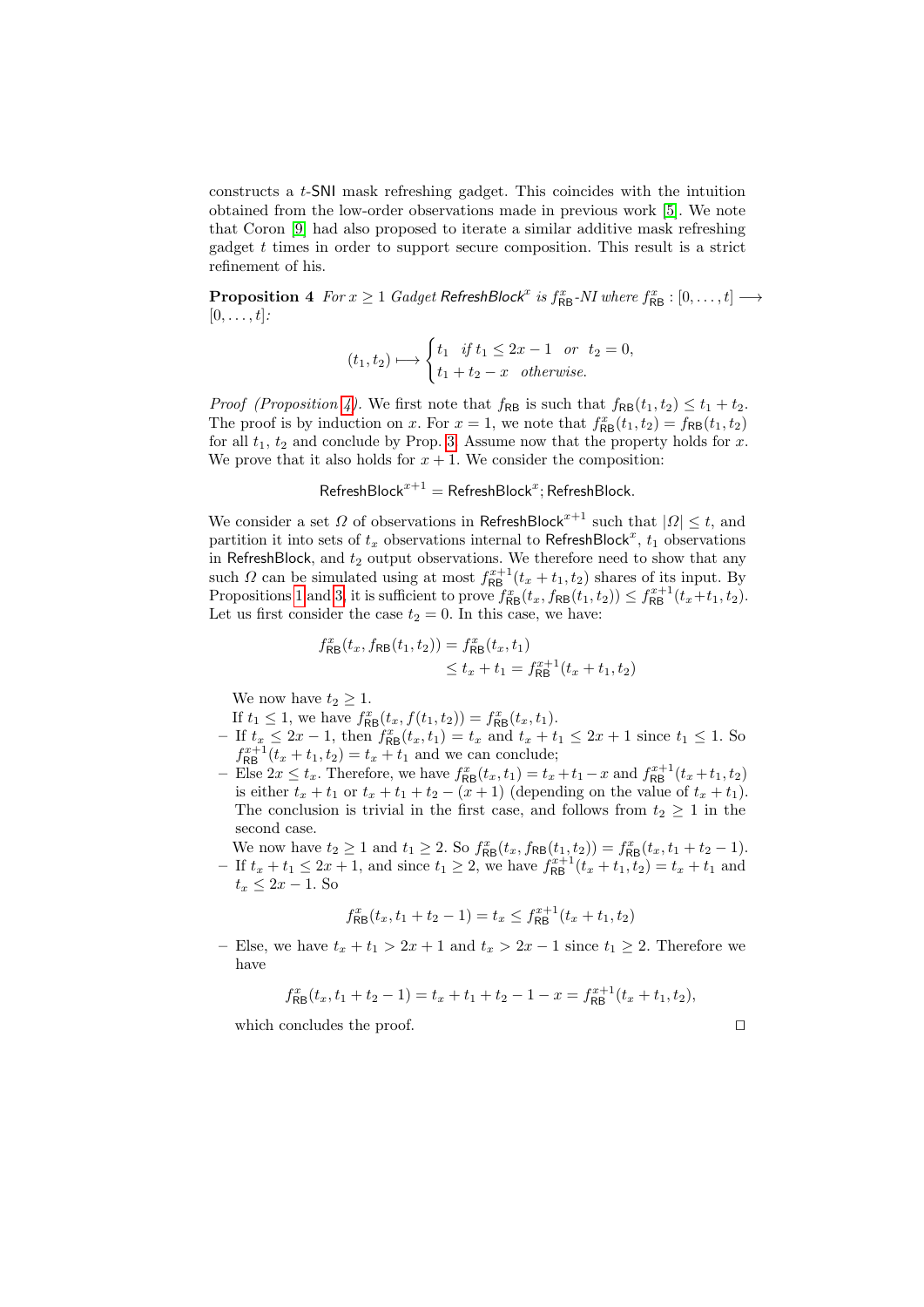## Corollary 2 RefreshBlock $[t/3]$  is t-SNI.

*Proof (Corollary [2\)](#page-9-1)*. We prove that RefreshBlock<sup>x</sup> is t-SNI if  $x \geq \lceil t/3 \rceil$ . By Remark [2](#page-4-1) and Proposition [4](#page-9-0) it is sufficient to prove  $f_{RB}^x(t_1, t_2) \le t_1$ . If  $t_2 = 0$ , then  $f_{\text{RB}}^x(t_1, t_2) = t_1$  be definition of  $f_{\text{RB}}^x$  and we can conclude. If  $t_1 \leq 2x - 1$ then  $f_{\text{RB}}^x(t_1, t_2) = t_1$  by definition of  $f_{\text{RB}}^x$  and we can conclude. Else, we have  $f_{\text{RB}}^x(t_1, t_2) = t_1 + t_2 - x$ , and it is thus sufficient to prove  $t_2 \leq x$ . In this case, we have  $t_1 + t_2 \le t$  (by global constraint),  $t_1 \ge 2x$  (since we are not in the case where  $t_1 \leq 2x - 1$ ) and  $x \geq \lfloor t/3 \rfloor$  (by hypothesis), and we conclude that:

$$
t_2 \le t - t_1 \le t - 2x \le x.
$$

<span id="page-10-0"></span>Table [1](#page-10-0) summarizes the concrete results Corollary [2](#page-9-1) yields for some low orders. To the best of our knowledge, these are currently the best known parallel SNI mask refreshing algorithms. We further improve them next.

| Order $t$                                    |  |  | 15   6   7   8   9   10   11   12 |  |  |  |
|----------------------------------------------|--|--|-----------------------------------|--|--|--|
| # RefreshBlock 11 1 2 2 2 3 3 3 4 4 4        |  |  |                                   |  |  |  |
| # randoms $  3 4 10 12 14 24 27 30 44 48 52$ |  |  |                                   |  |  |  |

Table 1: Number of required instances of RefreshBlock and random values for several small orders

## 4 Optimized Parallel Mask Refreshing

The previous proof followed the identification by Barthe et al. [\[5\]](#page-17-1) of a pattern leading to low-order secure mask refreshing gadgets. A more systematic exploration of the design space may therefore further reduce the randomness complexity of such gadgets. In this section, we highlight two particular observations that may be of independent interest in other search efforts, and yield particularly interesting performance gains.

### 4.1 Avoiding Repeated Pairs

A first interesting pattern we identified is that the most efficient mask refreshing gadgets at low orders rarely involve repeated pairs of random variables (i.e., they rarely include both the pattern  $a_i \oplus r_j \oplus r_k$  and  $a_j \oplus r_j \oplus r_k$  for  $i \neq j$ ). However, looking at the definition of our RefreshBlock<sup> $\lceil t/3 \rceil$ </sup> mask refreshing algorithm in Section [3.2,](#page-8-0) we observe that the same pairs of shares are involved in the same way in all iterations of RefreshBlock.

We thus consider a slight variant RefreshBlock<sub>j</sub> of RefreshBlock, shown as Algorithm [2,](#page-11-0) that rotates its vector of randomness by  $j$  instead of 1 only. By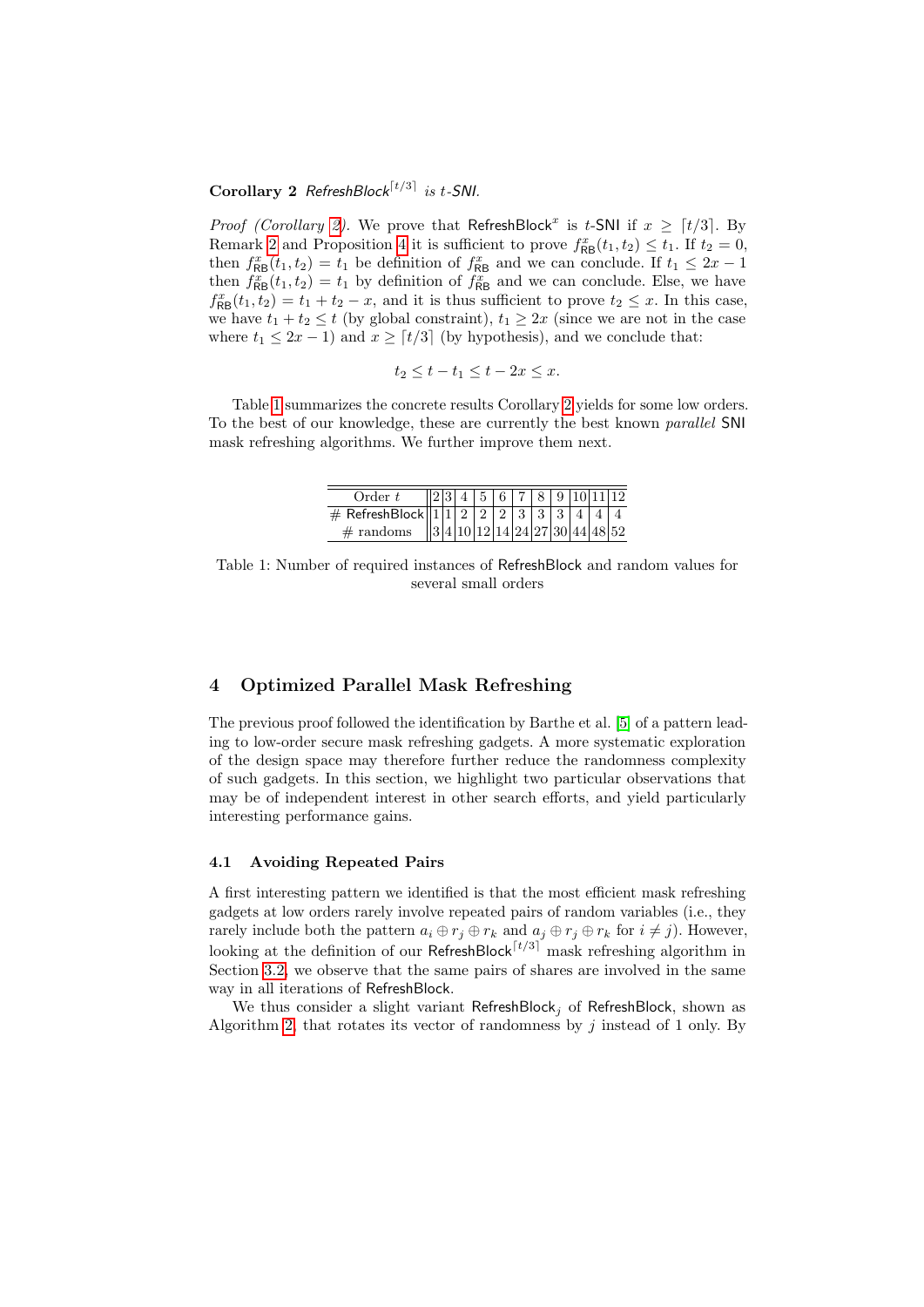composing RefreshBlock with RefreshBlock<sub>j</sub> for some well-chosen j, we therefore avoid the repetition of patterns in the use of shares and randomness during successive iterations of the algorithm.

<span id="page-11-0"></span>Alg. 2 Rotation-Parameterized RefreshBlock<sub>i</sub> function REFRESHBLOCK<sub>i</sub>(a) for  $i = 0$  to t do  $\mathbf{r}^i \overset{\$}{\leftarrow} \mathbb{K}$ for  $i = 0$  to t do  $\mathbf{a}^i \leftarrow \mathbf{a}^i \oplus \mathbf{r}^i$  $\mathbf{a}^i \leftarrow \mathbf{a}^i \oplus \mathbf{r}^{i-j}$ return a

In this exploration experiment, we look for sequences of rotation offsets that allow us to reduce the randomness and time complexity of the mask refreshing gadget whilst still achieving t-SNI security.

Table [2](#page-12-0) summarizes the results of our exploration for 8, 9, 10, 11 and 12 shares. For all, we find solutions that require only two iterations of  $\mathsf{References}$  Helphock<sub>j</sub> (with different values of  $j$ ). This improves on the general result obtained by applying Corollary [2,](#page-9-1) but preserves the parallel nature of the mask refreshing algorithm.

Our exploration in this setting further fails to find any SNI algorithms with only 2 iterations of RefreshBlock<sub>j</sub> for 12 shares, although it notably finds an algorithm for 12 shares with 3 iterations of  $\mathsf{References}$  Block<sub>i</sub>, i.e.,

#### $RefreshBlock<sub>1</sub>; RefreshBlock<sub>2</sub>; RefreshBlock<sub>3</sub>$

with a cost of 36 random field elements.

We note some interesting symmetries in the results due to the fact that a rotation of i positions in one direction is equivalent to a rotation of  $t + 1 - i$ positions in the other. Interestingly, it also appears that, at order  $t$ , the gadget RefreshBlock<sub>1</sub>; RefreshBlock<sub>(t+1)/2</sub> is never t-SNI when  $t + 1$  is even.

#### 4.2 Breaking Chains

Out of the results of the first wave of parallel synthesis, we make a second observation: attacks found by the verification tool in the failure cases rely on the construction of "chains" of observations to break SNI. More specifically, an adversary that makes a particular observation, in order to propagate it back to input shares, needs to carefully select intermediate observations that "lock" the random variables used as masks on that share, and further expend an internal observation to "cap off" the chain, blocking the final random variable in it. For example, considering RefreshBlock<sub>1</sub>; RefreshBlock<sub>2</sub> for  $t = 10$ , the observations marked below (in brackets [·]) are a counter-example to SNI: they include 4 output observation and 6 internal observations whose distribution depends on 7 input shares.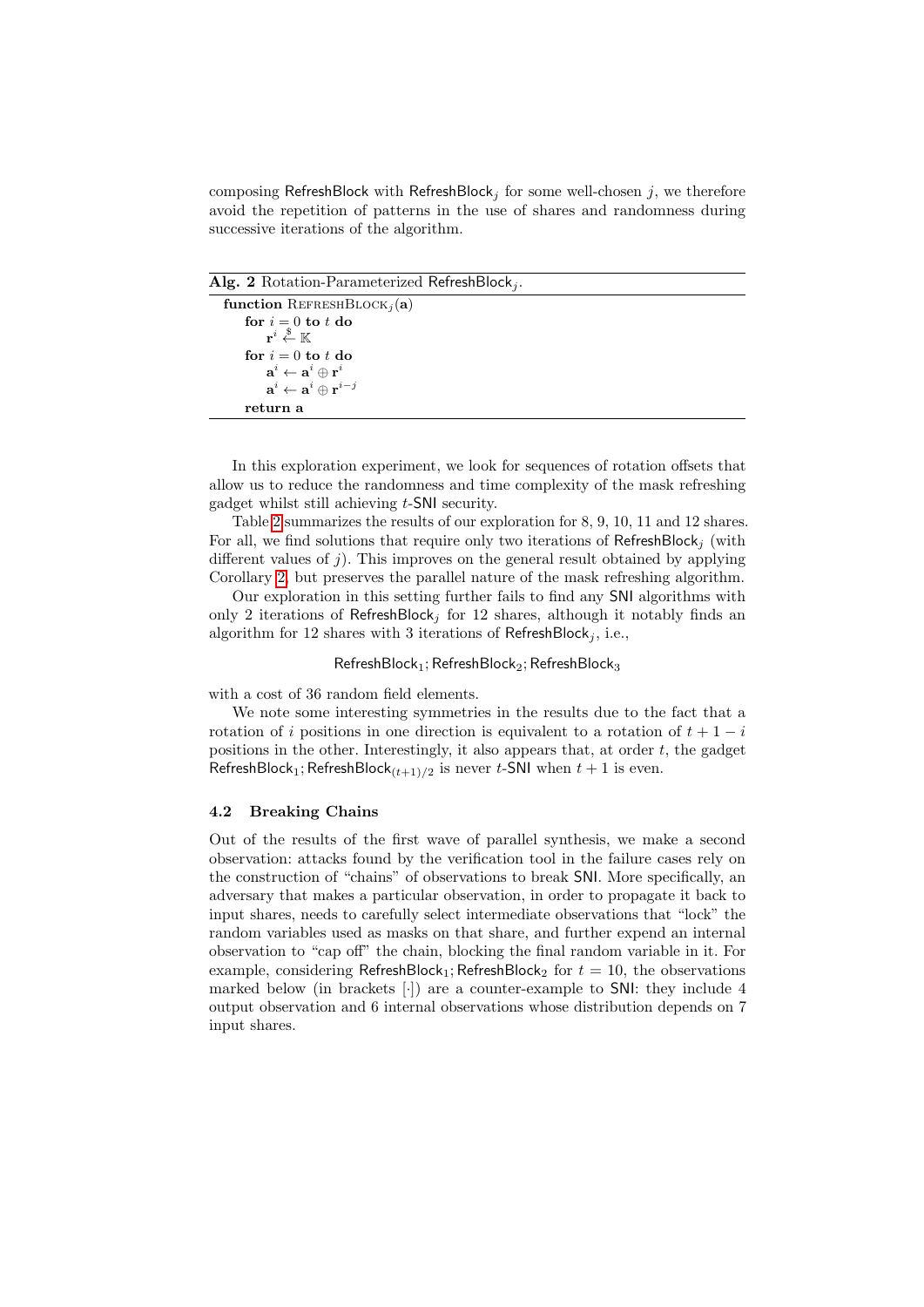<span id="page-12-0"></span>

| Algorithm                                             | $#$ rand. SNI? |             |  |  |  |  |  |
|-------------------------------------------------------|----------------|-------------|--|--|--|--|--|
| $t=7$                                                 |                |             |  |  |  |  |  |
| $RefreshBlock1; RefreshBlock1$                        | 16             | Х           |  |  |  |  |  |
| $RefreshBlock1; RefreshBlock2$                        | 16             |             |  |  |  |  |  |
| $RefreshBlock_1$ ; RefreshBlock <sub>3</sub>          | 16             |             |  |  |  |  |  |
| $RefreshBlock_1$ ; RefreshBlock <sub>4</sub>          | 16             | X           |  |  |  |  |  |
| RefreshBlock <sub>1</sub> ; RefreshBlock <sub>5</sub> | 16             | √           |  |  |  |  |  |
| $RefreshBlock1; RefreshBlock6$                        | 16             | ✓           |  |  |  |  |  |
| $RefreshBlock1; RefreshBlock7$                        | 16             | Х           |  |  |  |  |  |
| $t=8$                                                 |                |             |  |  |  |  |  |
| $RefreshBlock1; RefreshBlock1$                        | 18             |             |  |  |  |  |  |
| $\mathsf{RefreshBlock}_1$ ; $\mathsf{RefreshBlock}_2$ | 18             | メノノノノ       |  |  |  |  |  |
| $RefreshBlock1; RefreshBlock3$                        | 18             |             |  |  |  |  |  |
| $RefreshBlock_1$ ; RefreshBlock <sub>4</sub>          | 18             |             |  |  |  |  |  |
| $\mathsf{RefreshBlock}_1$ ; $\mathsf{RefreshBlock}_5$ | 18             |             |  |  |  |  |  |
| $RefreshBlock_1$ ; RefreshBlock <sub>6</sub>          | 18             |             |  |  |  |  |  |
| $RefreshBlock_1$ ; RefreshBlock <sub>7</sub>          | 18             |             |  |  |  |  |  |
| $\mathsf{RefreshBlock}_1$ ; $\mathsf{RefreshBlock}_8$ | 18             | Х           |  |  |  |  |  |
| $t=9$                                                 |                |             |  |  |  |  |  |
| RefreshBlock <sub>1</sub> ; RefreshBlock <sub>1</sub> | 20             |             |  |  |  |  |  |
| $\mathsf{RefreshBlock}_1$ ; $\mathsf{RefreshBlock}_2$ | 20             | x<br>√<br>√ |  |  |  |  |  |
| $RefreshBlock_1$ ; RefreshBlock <sub>3</sub>          | 20             |             |  |  |  |  |  |
| $RefreshBlock1; RefreshBlock4$                        | 20             |             |  |  |  |  |  |
| $\mathsf{RefreshBlock}_1$ ; $\mathsf{RefreshBlock}_5$ | 20             | Х           |  |  |  |  |  |
| $t=10$                                                |                |             |  |  |  |  |  |
| $RefreshBlock1; RefreshBlock1$                        | 22             | Х           |  |  |  |  |  |
| $\mathsf{RefreshBlock}_1$ ; $\mathsf{RefreshBlock}_2$ | 22             | X           |  |  |  |  |  |
| $RefreshBlock1; RefreshBlock3$                        | 22             |             |  |  |  |  |  |
| $RefreshBlock_1$ ; RefreshBlock <sub>4</sub>          | 22             |             |  |  |  |  |  |

Table 2: Some parallel mask refreshing gadgets.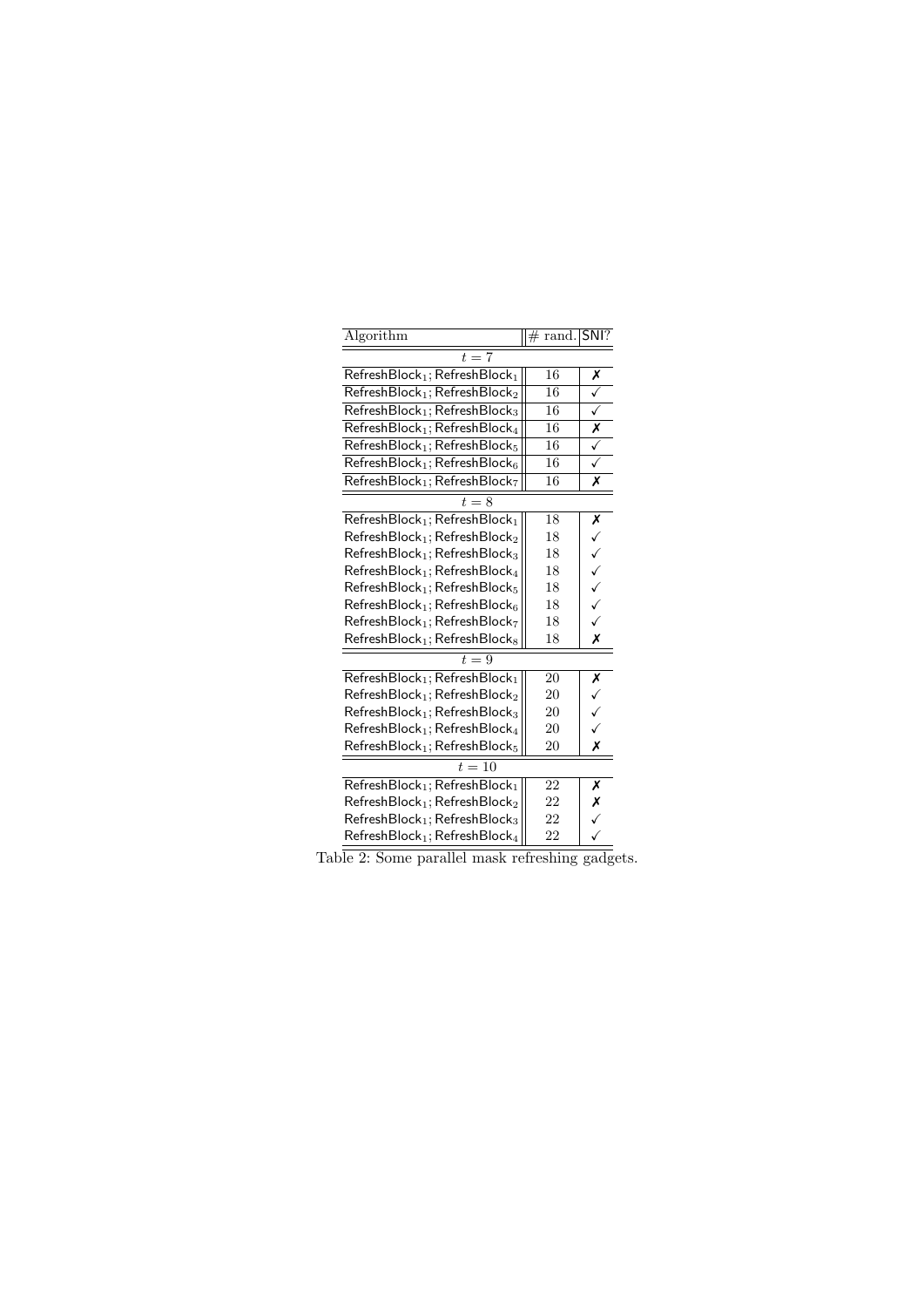| ${\bf c}^0 = [{\bf a}^0 \; \oplus \; [{\bf r_1}^0] \; \oplus \; {\bf r_1}^{10} \; \oplus \; [{\bf r_2}^0] \; \oplus \; {\bf r_2}^9]$<br>$c^1 = [a^1 \oplus r_1^1 \oplus r_1^0 \oplus [r_2^1] \oplus r_2^{10}]$<br>$c^2 = a^2 \oplus r_1^2 \oplus r_1^1 \oplus r_2^2 \oplus r_2^0$<br>$c^3 = a^3 \oplus r_1^3 \oplus r_1^2 \oplus r_2^3 \oplus r_2^1$<br>$c^4 = a^4 \oplus r_1^4 \oplus r_1^3 \oplus r_2^4 \oplus r_2^2$ |                                                                                                                                                       |  |  |                                      |
|-------------------------------------------------------------------------------------------------------------------------------------------------------------------------------------------------------------------------------------------------------------------------------------------------------------------------------------------------------------------------------------------------------------------------|-------------------------------------------------------------------------------------------------------------------------------------------------------|--|--|--------------------------------------|
| $c^5 = a^5$                                                                                                                                                                                                                                                                                                                                                                                                             | $\oplus$ r <sub>1</sub> <sup>5</sup> $\oplus$ r <sub>1</sub> <sup>4</sup> $\oplus$ r <sub>2</sub> <sup>5</sup> $\oplus$ r <sub>2</sub> <sup>3</sup>   |  |  |                                      |
| ${\bf c}^6 \!=\! [{\bf a}^6 \!]$<br>$c^7 = [a^7 \oplus r_1^7 \oplus r_1^6 \oplus r_2^7] \oplus r_2^5$                                                                                                                                                                                                                                                                                                                   | $\oplus$ r <sub>1</sub> <sup>6</sup> $\oplus$ r <sub>1</sub> <sup>5</sup> $\oplus$ r <sub>2</sub> <sup>6</sup> $\oplus$ r <sub>2</sub> <sup>4</sup>   |  |  |                                      |
| $c^8 = [a^8]$<br>$c^9 = a^9$                                                                                                                                                                                                                                                                                                                                                                                            | $\oplus$ $\mathbf{r_1}^8$ $\oplus$ $\mathbf{r_1}^7$ $\oplus$ $\mathbf{r_2}^8$                                                                         |  |  | $\oplus$ r <sub>2</sub> <sup>6</sup> |
| ${\bf c}^{10}=[{\bf a}^{10}\ \oplus\ {\bf r_1}^{10}\ \oplus\ {\bf r_1}^9\ \oplus\ {\bf r_2}^{10}\ \oplus\ {\bf r_2}^8]$                                                                                                                                                                                                                                                                                                 | $\oplus$ r <sub>1</sub> <sup>9</sup> $\oplus$ r <sub>1</sub> <sup>8</sup> $\oplus$ r <sub>2</sub> <sup>9</sup> $\oplus$ r <sub>2</sub> <sup>7</sup> ] |  |  |                                      |

A key observation is that those intermediate observations that serve to construct the chain  $(\mathbf{a}^8 \oplus \mathbf{r_1}^8 \oplus \mathbf{r_1}^7 \oplus \mathbf{r_2}^8, \mathbf{a}^7 \oplus \mathbf{r_1}^7 \oplus \mathbf{r_1}^6 \oplus \mathbf{r_2}^7,$  and  $\mathbf{a}^6 \oplus \mathbf{r_1}^6)$  do not simply lock random variables to make them unusable by the simulator: they also let the adversary gain information about one additional input share, leading to the attack. In short: those intermediate observations give more information to the adversary by letting her observe an input-dependent distribution and remove power from the simulator by locking random variables away.

With this observation in mind, it seems natural to consider a slight twist on the construction: instead of immediately adding the sampled randomness onto the input, we could construct an encoding of 0 using the same rotationbased technique and only once enough randomness has been mixed in add it onto the input encoding a. The consequence of this modification (which we generalize below) on the attack above is that intermediate observations can remove power from the simulator by locking random variables, but will never give any information about input shares to the adversary.

We now define general algorithms embodying this approach to mask refreshing, and state some results. Consider Algorithm [3a,](#page-14-0) which corresponds to the inputfree part of RefreshBlock<sub>j</sub> that computes an encoding of 0. We denote with  $\mathsf{RefreshZero}_\ell^\mathsf{t}(\mathbf{a})$  (with  $\ell$  a list of rotation offsets for use in ZeroBlock) the algorithm that produces an initial encoding of 0 using ZeroBlock (with the appropriate rotation offset) and remasks it using RefreshBlock (with the appropriate rotation offset) before adding the final value onto the input shares.<sup>[9](#page-13-0)</sup>

<span id="page-13-0"></span> $9$  We note that another algorithm can be obtained by producing multiple encodings of 0 via ZeroBlock and adding them together after they are produced. This algorithm has a marginally higher memory complexity, and we believe this makes no difference to security – which we leave as a scope for further investigations.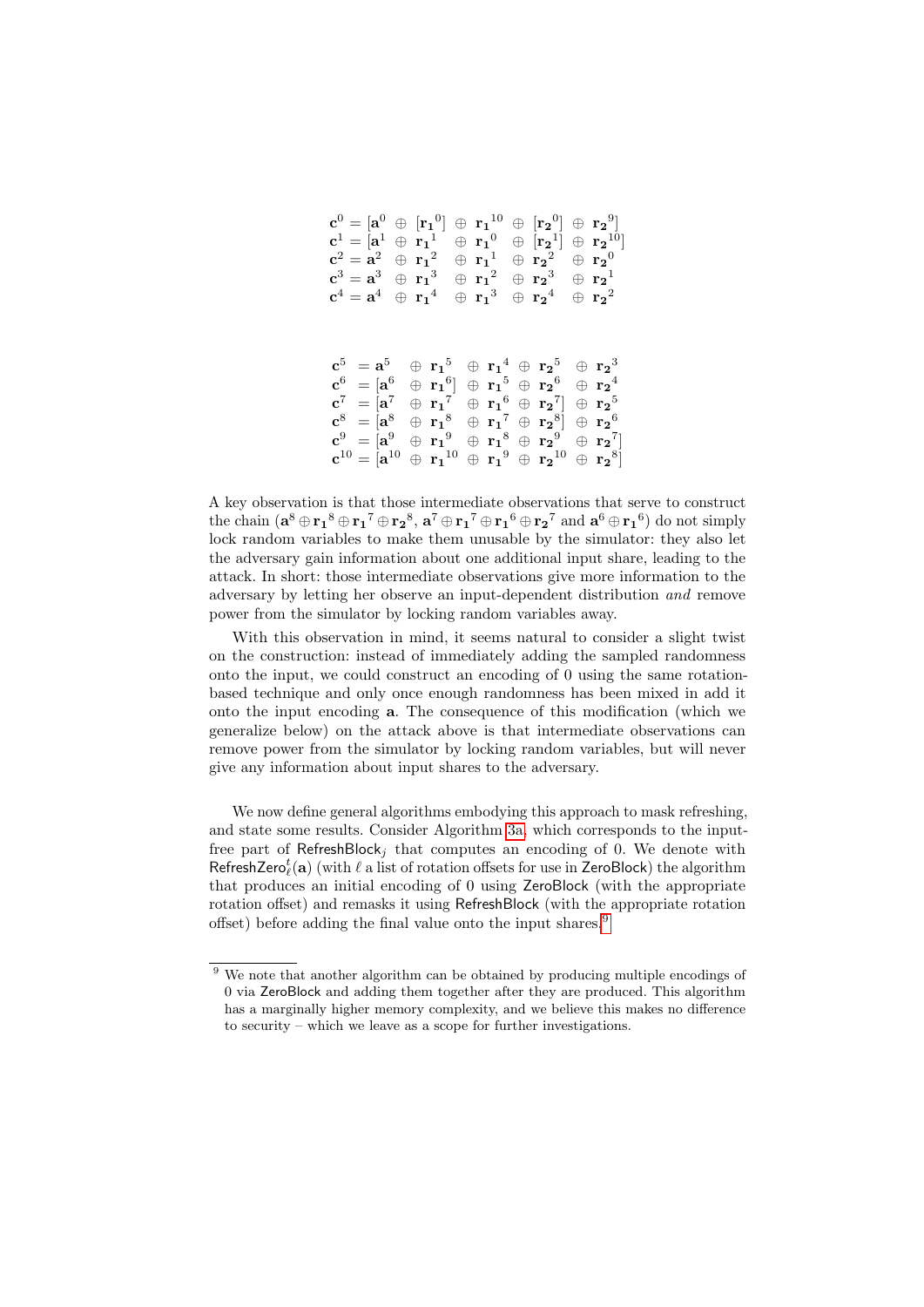| Alg. 3 The ZeroBlock <sub>i</sub> algorithm and its usage.                                                                                                                                                                                                                               |                                                                                                                                                                                                                                                                                                               |  |  |  |  |  |
|------------------------------------------------------------------------------------------------------------------------------------------------------------------------------------------------------------------------------------------------------------------------------------------|---------------------------------------------------------------------------------------------------------------------------------------------------------------------------------------------------------------------------------------------------------------------------------------------------------------|--|--|--|--|--|
| function ZeroBlock $i_i^t(()$<br>for $i=0$ to t do<br>$\mathbf{r}^i \overset{\$}{\leftarrow} \mathbb{K}$<br>for $i=0$ to t do<br>$\mathbf{c}^i \leftarrow \mathbf{r}^i$<br>$\mathbf{c}^i \leftarrow \mathbf{c}^i \oplus \mathbf{r}^{i-j}$<br>return c<br>$(3a)$ ZeroBlock <sub>i</sub> . | function RefreshZero ${}^{10}_{[1;2]}$ ((a))<br>$\mathbf{r} \leftarrow$ ZeroBlock $_1^{10}()$<br>$\mathbf{r} \leftarrow$ RefreshBlock $_2^{10}(\mathbf{r})$<br>$c \leftarrow r \oplus a$<br>(3b) A modified parallel mask refreshing<br>algorithm based on ZeroBlock <sup>t</sup> <sub>i</sub> for $t = 10$ . |  |  |  |  |  |
|                                                                                                                                                                                                                                                                                          |                                                                                                                                                                                                                                                                                                               |  |  |  |  |  |

<span id="page-14-1"></span><span id="page-14-0"></span>For example, for  $t = 10$ , the modified algorithm described above is defined as RefreshZero $^{10}_{[1;2]}$ , shown as Algorithm [3b.](#page-14-1) Using Barthe et al.'s maskVerif tool [\[4\]](#page-17-5), we obtain the results shown in Table [3,](#page-15-0) demonstrating the existence of a parallel t-SNI mask refreshing algorithm that uses only  $2(t+1)$  random elements in K for masking orders up to  $t = 16$ . In particular, this range includes  $t = 7$  and  $t = 15$ , which are particularly useful for masking bitsliced implementations. Due to the complexity of the verification problems, we do not know the minimal order for which a third encoding of 0 is required. Still, it is worth noting that, although our most effective improvements are limited to relatively low orders, they can be used to yield significant improvements also at very high orders. Indeed, if used in combination with Battistello et al's recursive mask refreshing algorithm, our optimized low-order gadgets improve the state-of-the-art in randomness complexity for mask refreshing as shown in the last column of Table [4](#page-16-0) (where a † is used to signify that the RefreshZero algorithm is used as a base case in the improved algorithm, and  $a - i s$  used to denote the fact that Battistelo et al's algorithm remains the best known at this order). We note in particular the significant reduction in randomness complexity for mask refreshing at order  $t = 2^n - 1.$ 

A note on horizontal attacks. We conclude by observing that the RefreshZero algorithm was suggested (without proof) for another purpose in [\[21\]](#page-18-10). Indeed, another advantage of this algorithm (which cannot be captured in the probing model) is that it increases the resistance to horizontal attacks, whereby an adversary may combine several time points from the leakage traces to learn more information about a sensitive variable. Since the sensitive variable is used only once in RefreshZero, it reduces the impact of such attacks at gadget level.

Acknowledgments. François-Xavier Standaert is a senior research associate of the Belgian Fund for Scientific Research (F.R.S.-FNRS). This work has been funded in parts by the European Union through the ERC project SWORD (724725).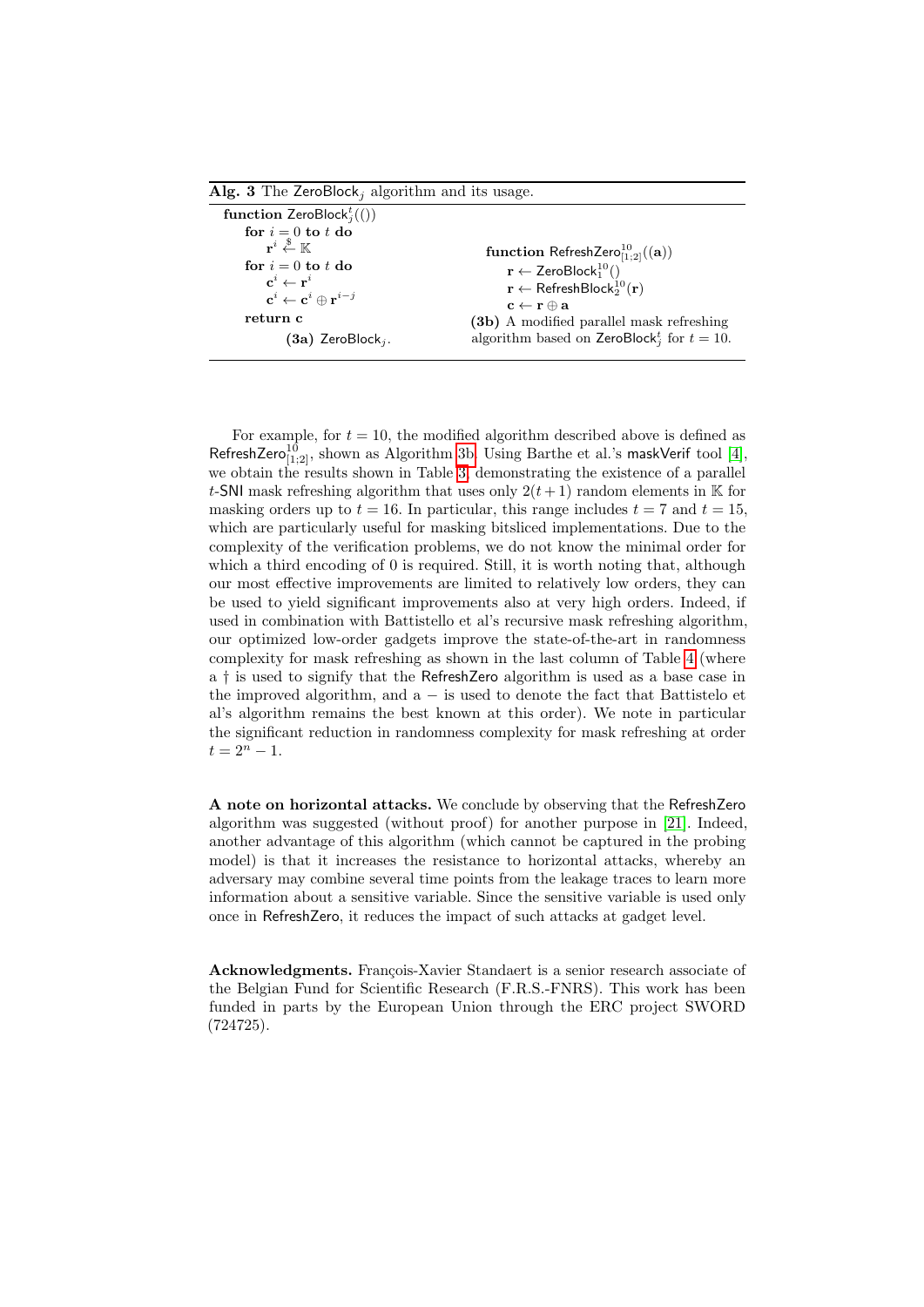<span id="page-15-0"></span>

| Algorithm                                          |   | SNI Verif. OoM        |
|----------------------------------------------------|---|-----------------------|
| $\overline{\mathsf{RefreshZero}}^2_{[1]}$          |   | $\epsilon$            |
| RefreshZero                                        |   | $\epsilon$            |
| RefreshZero                                        |   | $\epsilon$            |
| RefreshZero<br>٠ī.                                 | Х |                       |
| $\overline{\mathsf{RefreshZero}}^\mathsf{b}_{[2]}$ | Х |                       |
| $\mathsf{RefreshZero}^5$<br>[1, 2]                 |   | $\epsilon$            |
| RefreshZero                                        |   | $\epsilon$            |
| RefreshZero<br>1.1                                 |   | $\epsilon$            |
| RefreshZero<br>1.2                                 |   | $\epsilon$            |
| RefreshZero<br>$\left[1,1\right]$                  |   | $\epsilon$            |
| RefreshZero<br>1,2                                 |   | $\epsilon$            |
| RefreshZero<br>[1,1]                               | Х |                       |
| g<br>RefreshZero<br>1,2                            |   | 2s                    |
| RefreshZero<br>1.1                                 |   | 3s                    |
| RefreshZero                                        |   | 18s                   |
| RefreshZero                                        |   | 49s                   |
| RefreshZero                                        |   | 10 <sub>min</sub>     |
| RefreshZero                                        | Х |                       |
| RefreshZero                                        |   | $30\text{min}$        |
| 14<br>RefreshZero                                  |   | 1.5 <sub>h</sub>      |
| RefreshZero                                        |   | 2h                    |
| Г6<br>RefreshZero<br>.3                            |   | 2d                    |
| RefreshZero<br>1.3                                 | Х | 2h                    |
| RefreshZero                                        |   | 3d                    |
| Г8<br>RefreshZero<br>1,4]                          |   | 1<br>$\mathrm{month}$ |

Table 3: Order of Magnitude (OoM) of time taken for the verification of some RefreshZero-based mask refreshing gadgets.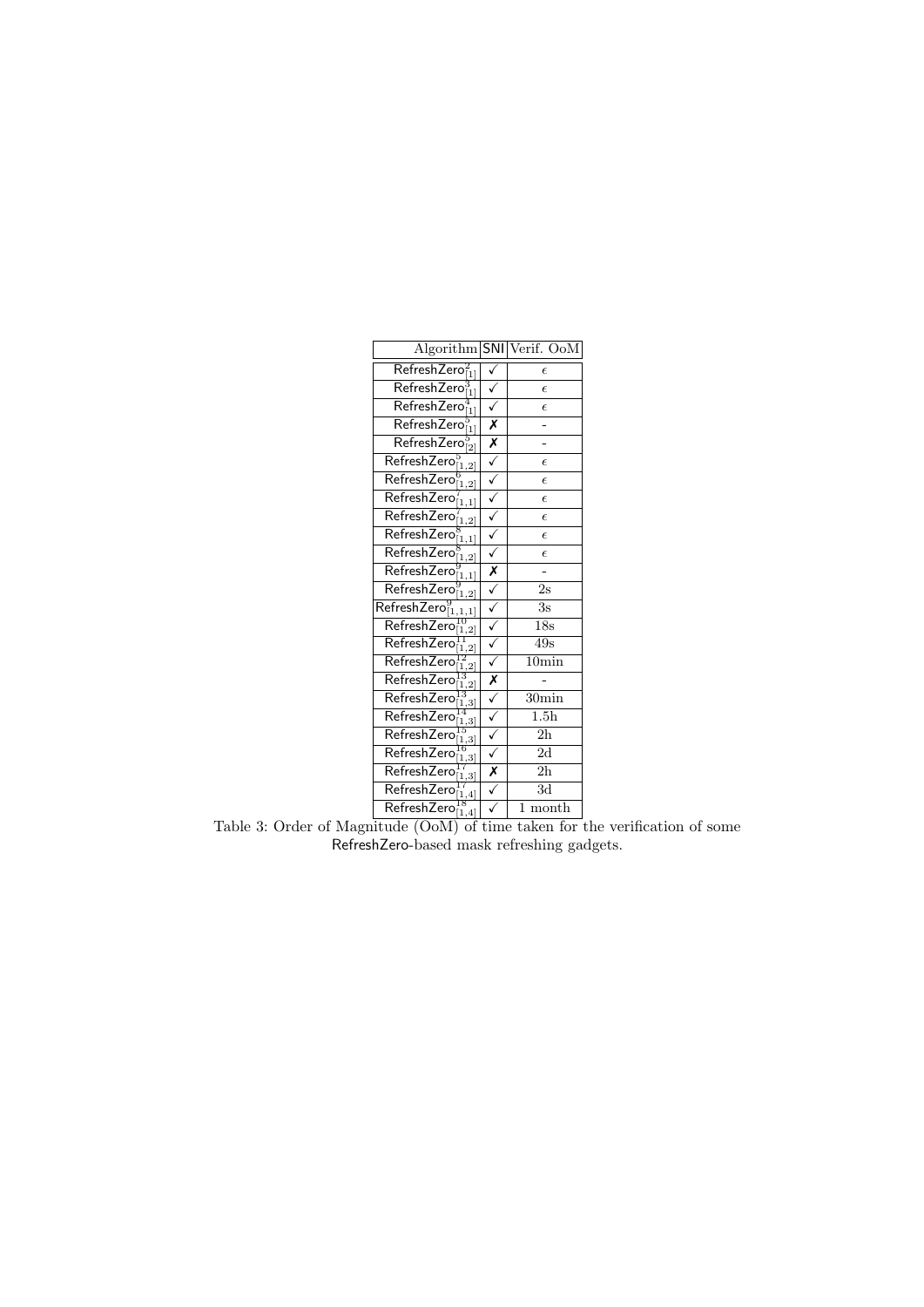<span id="page-16-0"></span>

| order $t$       | [6]              |                                                    |                  | $RB RZ [6] + RZ$     |
|-----------------|------------------|----------------------------------------------------|------------------|----------------------|
| 1               | $\mathbf{1}$     | $\overline{c}$<br>$\left( \left[ 5\right] \right)$ | $\overline{c}$   |                      |
| $\overline{2}$  | 3                | $\overline{3}$<br>([5])                            | $\sqrt{3}$       |                      |
| $\overline{3}$  | $\overline{6}$   | ([5])<br>$\overline{4}$                            | $\overline{4}$   | $\frac{1}{1}$        |
| $\overline{4}$  | 8                | ([5])<br>10                                        | 10               |                      |
| $\overline{5}$  | $\overline{12}$  | 12<br>$\overline{([5]]}$                           | $12\overline{)}$ | $\overline{\dagger}$ |
| 6               | $\overline{15}$  | $(\overline{[5]})$<br>14                           | 14               | $\overline{13}$      |
| $\overline{7}$  | <b>20</b>        | $\overline{(\vert 5\vert)}$<br>24                  | 16               | $\dagger$            |
| 8               | 22               | 27<br>[5]                                          | 18               |                      |
| $\overline{9}$  | $\overline{26}$  | $\overline{3}0$<br>$\overline{(\vert 5\vert)}$     | 20               |                      |
| $\overline{10}$ | $\overline{30}$  | 44                                                 | 22               |                      |
| 11              | 36               | 48                                                 | 24               |                      |
| $\overline{12}$ | 39               | $\overline{52}$                                    | <b>26</b>        |                      |
| $\overline{13}$ | 44               | $\overline{70}$                                    | 28               |                      |
| 14              | 49               | $\overline{75}$                                    | 30               |                      |
| 15              | $\overline{56}$  | 80                                                 | 32               |                      |
| $\overline{16}$ | $\overline{58}$  | 102                                                | 34               |                      |
| $\overline{17}$ | $\overline{62}$  | 108                                                | 36               |                      |
| 18              | 66               | 114                                                | 38               |                      |
| 19              | $\overline{72}$  | 120                                                | Х                | 60                   |
| 20              | 76               | 126                                                | X                | 62                   |
|                 |                  |                                                    |                  |                      |
| 31              | 144              | 320                                                | х                | 96                   |
| 63              | $\overline{352}$ | 1344                                               | Х                | 256                  |

Table 4: Best known mask refreshing for some orders.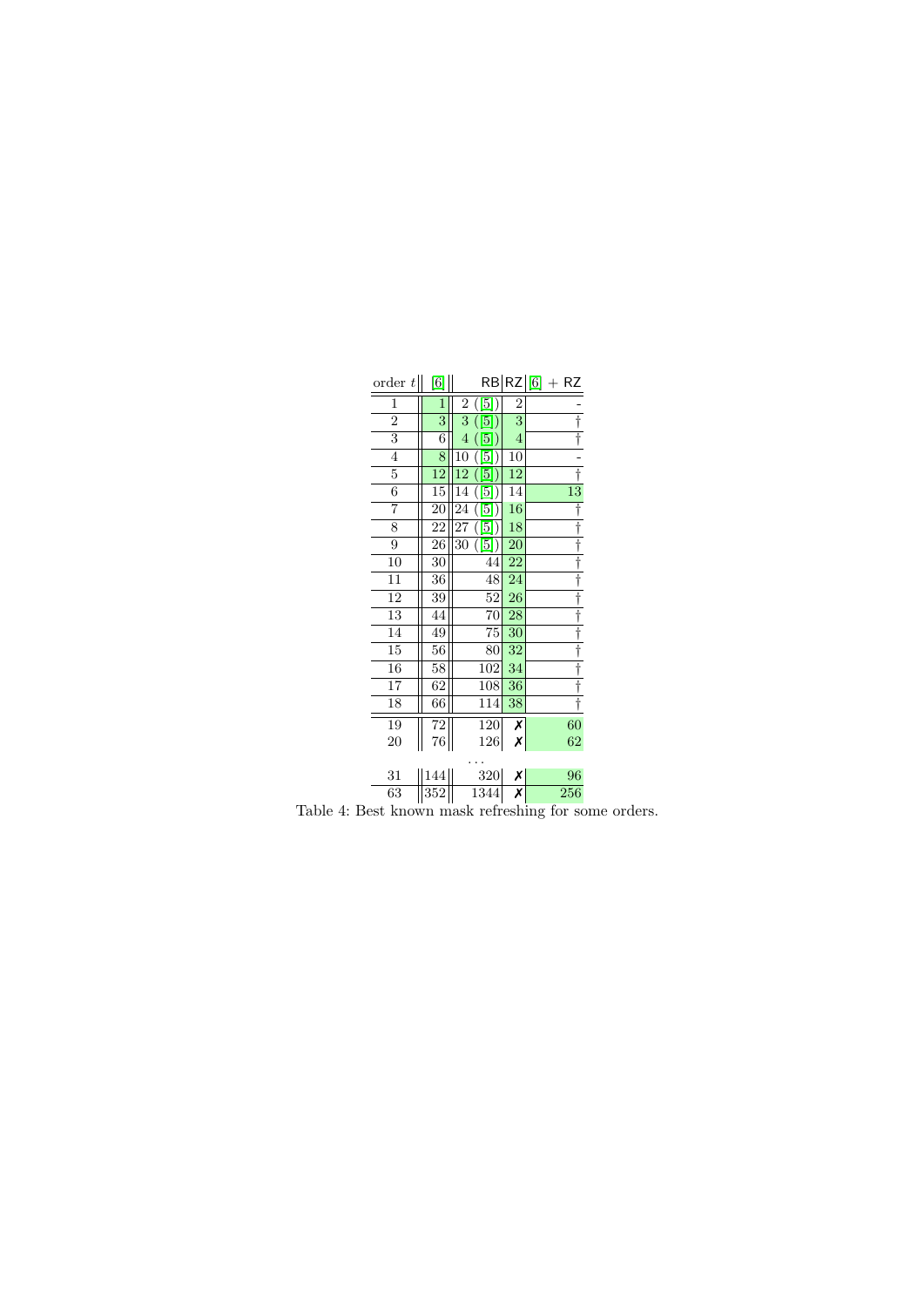## References

- <span id="page-17-0"></span>1. Martin R. Albrecht and Kenneth G. Paterson. Lucky microseconds: A timing attack on amazon's s2n implementation of TLS. In Marc Fischlin and Jean-Sébastien Coron, editors, EUROCRYPT 2016, Part I, volume 9665 of LNCS, pages 622–643. Springer, Heidelberg, May 2016.
- <span id="page-17-9"></span>2. Gilles Barthe, Sonia Belaïd, François Dupressoir, Pierre-Alain Fouque, and Benjamin Grégoire. Compositional verification of higher-order masking: Application to a verifying masking compiler. Cryptology ePrint Archive, Report 2015/506, 2015. <http://eprint.iacr.org/2015/506>.
- <span id="page-17-6"></span>3. Gilles Barthe, Sonia Belaïd, François Dupressoir, Pierre-Alain Fouque, Benjamin Grégoire, and Pierre-Yves Strub. Verified proofs of higher-order masking. In Elisabeth Oswald and Marc Fischlin, editors, EUROCRYPT 2015, Part I, volume 9056 of LNCS, pages 457–485. Springer, Heidelberg, April 2015.
- <span id="page-17-5"></span>4. Gilles Barthe, Sonia Belaïd, François Dupressoir, Pierre-Alain Fouque, Benjamin Grégoire, Pierre-Yves Strub, and Rébecca Zucchini. Strong non-interference and type-directed higher-order masking. In Edgar R. Weippl, Stefan Katzenbeisser, Christopher Kruegel, Andrew C. Myers, and Shai Halevi, editors, ACM CCS 16, pages 116–129. ACM Press, October 2016.
- <span id="page-17-1"></span>5. Gilles Barthe, François Dupressoir, Sebastian Faust, Benjamin Grégoire, François-Xavier Standaert, and Pierre-Yves Strub. Parallel implementations of masking schemes and the bounded moment leakage model. In Jean-Sébastien Coron and Jesper Buus Nielsen, editors, EUROCRYPT 2017, Part I, volume 10210 of LNCS, pages 535–566. Springer, Heidelberg, May 2017.
- <span id="page-17-8"></span>6. Alberto Battistello, Jean-Sébastien Coron, Emmanuel Prouff, and Rina Zeitoun. Horizontal side-channel attacks and countermeasures on the ISW masking scheme. In Benedikt Gierlichs and Axel Y. Poschmann, editors, CHES 2016, volume 9813 of LNCS, pages 23–39. Springer, Heidelberg, August 2016.
- <span id="page-17-7"></span>7. Sonia Belaïd, Fabrice Benhamouda, Alain Passelègue, Emmanuel Prouff, Adrian Thillard, and Damien Vergnaud. Randomness complexity of private circuits for multiplication. In Marc Fischlin and Jean-Sébastien Coron, editors,  $EUROCRYPT$  2016, Part II, volume 9666 of LNCS, pages 616–648. Springer, Heidelberg, May 2016.
- <span id="page-17-10"></span>8. Claude Carlet, Emmanuel Prouff, Matthieu Rivain, and Thomas Roche. Algebraic decomposition for probing security. In Rosario Gennaro and Matthew J. B. Robshaw, editors, CRYPTO 2015, Part I, volume 9215 of LNCS, pages 742–763. Springer, Heidelberg, August 2015.
- <span id="page-17-11"></span>9. Jean-Sébastien Coron. Higher order masking of look-up tables. In Phong Q. Nguyen and Elisabeth Oswald, editors, EUROCRYPT 2014, volume 8441 of LNCS, pages 441–458. Springer, Heidelberg, May 2014.
- <span id="page-17-3"></span>10. Jean-S´ebastien Coron, Emmanuel Prouff, and Matthieu Rivain. Side channel cryptanalysis of a higher order masking scheme. In Pascal Paillier and Ingrid Verbauwhede, editors, CHES 2007, volume 4727 of LNCS, pages 28–44. Springer, Heidelberg, September 2007.
- <span id="page-17-4"></span>11. Jean-Sébastien Coron, Emmanuel Prouff, Matthieu Rivain, and Thomas Roche. Higher-order side channel security and mask refreshing. In Shiho Moriai, editor, FSE 2013, volume 8424 of LNCS, pages 410–424. Springer, Heidelberg, March 2014.
- <span id="page-17-2"></span>12. Alexandre Duc, Stefan Dziembowski, and Sebastian Faust. Unifying leakage models: From probing attacks to noisy leakage. In Phong Q. Nguyen and Elisabeth Oswald, editors,  $EUROCRYPT 2014$ , volume 8441 of *LNCS*, pages 423–440. Springer, Heidelberg, May 2014.